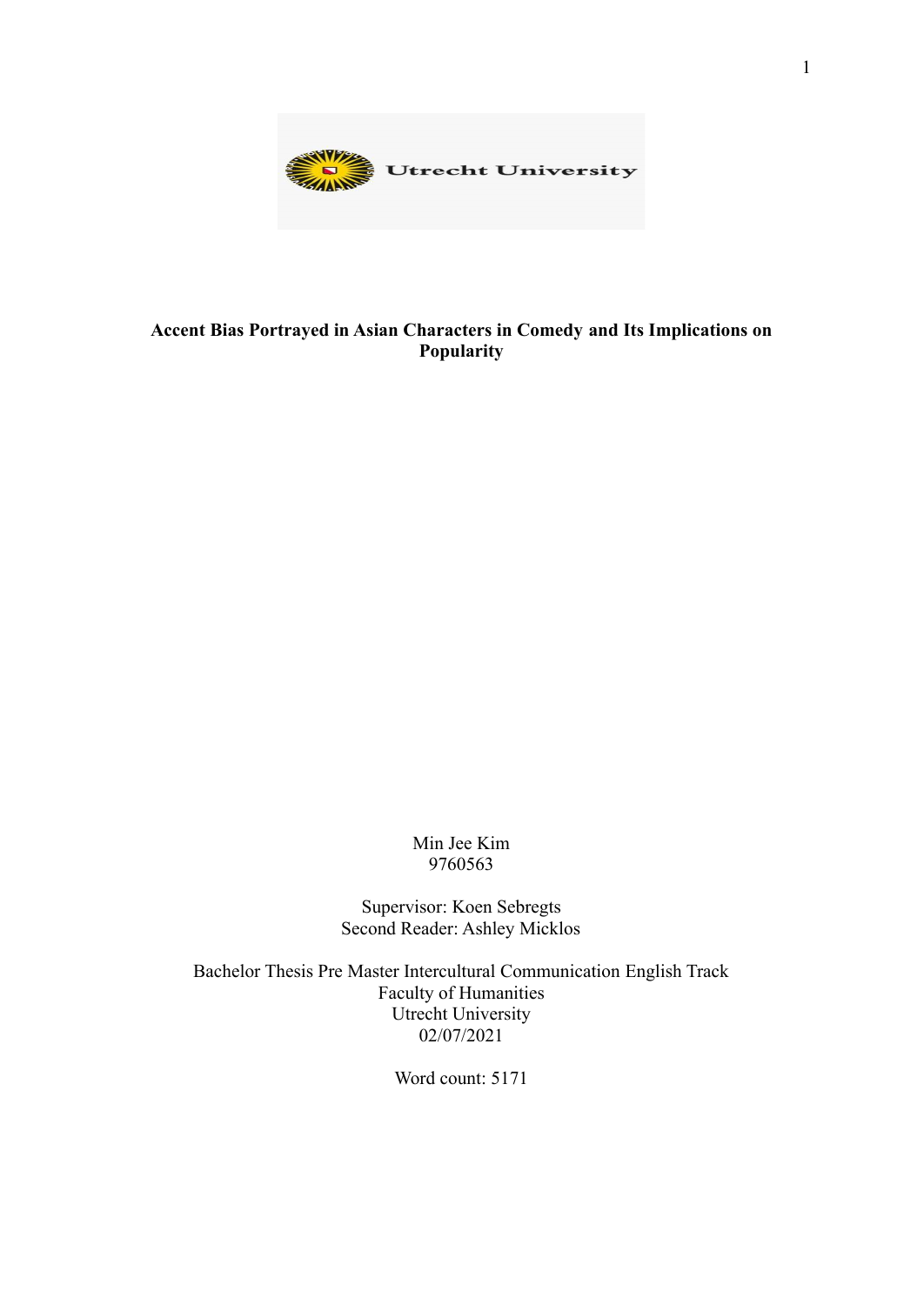## Table of Contents

| <b>Table of Contents</b>      | $\boldsymbol{2}$        |
|-------------------------------|-------------------------|
| Abstract                      | $\mathbf{3}$            |
| 1. Introduction               | $\overline{\mathbf{4}}$ |
| 2. Theoretical Framework      | 6                       |
| 3. Method                     | 10                      |
| 3.1. Online Survey            | 10                      |
| 3.2. Participants             | 10                      |
| 3.3. Materials and Survey     | 10                      |
| 3.4 Survey Analysis           | 12                      |
| 3.5. Youtube Analysis         | 12                      |
| 4. Results                    | 14                      |
| 4.1. Youtube Analysis         | 14                      |
| 4.2. Online Survey Results    | 20                      |
| 5. Discussion                 | 25                      |
| <b>6. Conclusion</b>          | 25                      |
| <b>References</b>             | 26                      |
| <b>Appendices</b>             | 28                      |
| Appendix A: Online Survey     | 28                      |
| Appendix B: List of Countries | 40                      |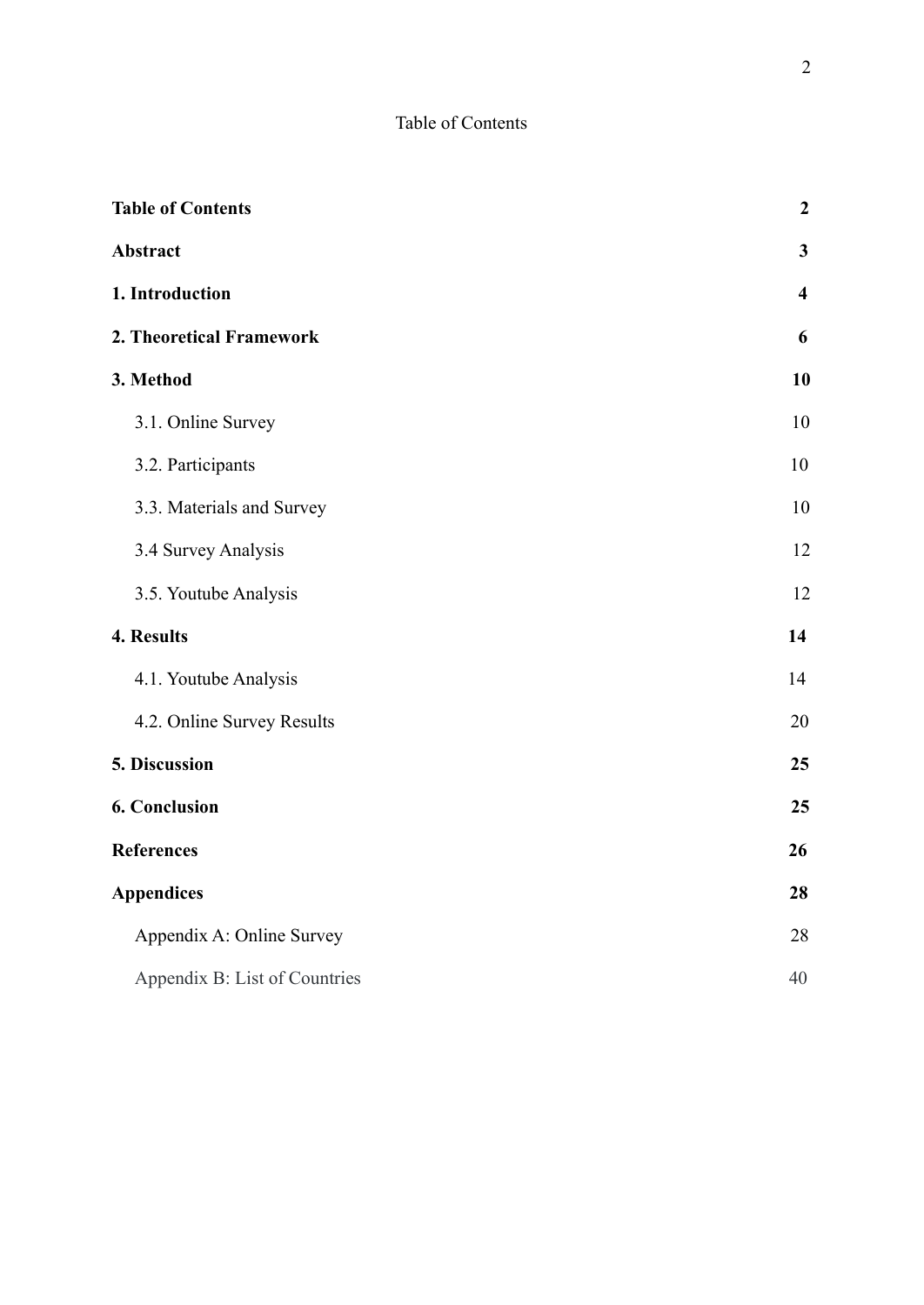#### **Abstract**

Social identity theory posits that people with a stronger in-group affinity tend to favor their in-group members while treating those of out-groups unfavorably. This is related to individuals with a higher ethnocentricity who are known to consider any deviations from their norms inferior. For this study, this phenomenon was extended to accents to investigate how the use of Asian accents in the English spoken comedy affects the popularity of the characters that perform the accents. A mixed method approach has been adopted for this study: a quantitative online survey with participants and a Youtube analysis of a comedian named Nigel Ng. The online survey included an ethnocentrism test to discover the link between one's level of ethnocentricity and accent bias. The data from the survey was analyzed using SPSS and a comparison analysis was on the numerical data from the Youtube channel. The results from both the survey and the Youtube analysis indicated a preference of a character with an accent. However, no concrete evidence was found to support the reasons behind the popularity nor the significant difference between the ethnocentrism groups.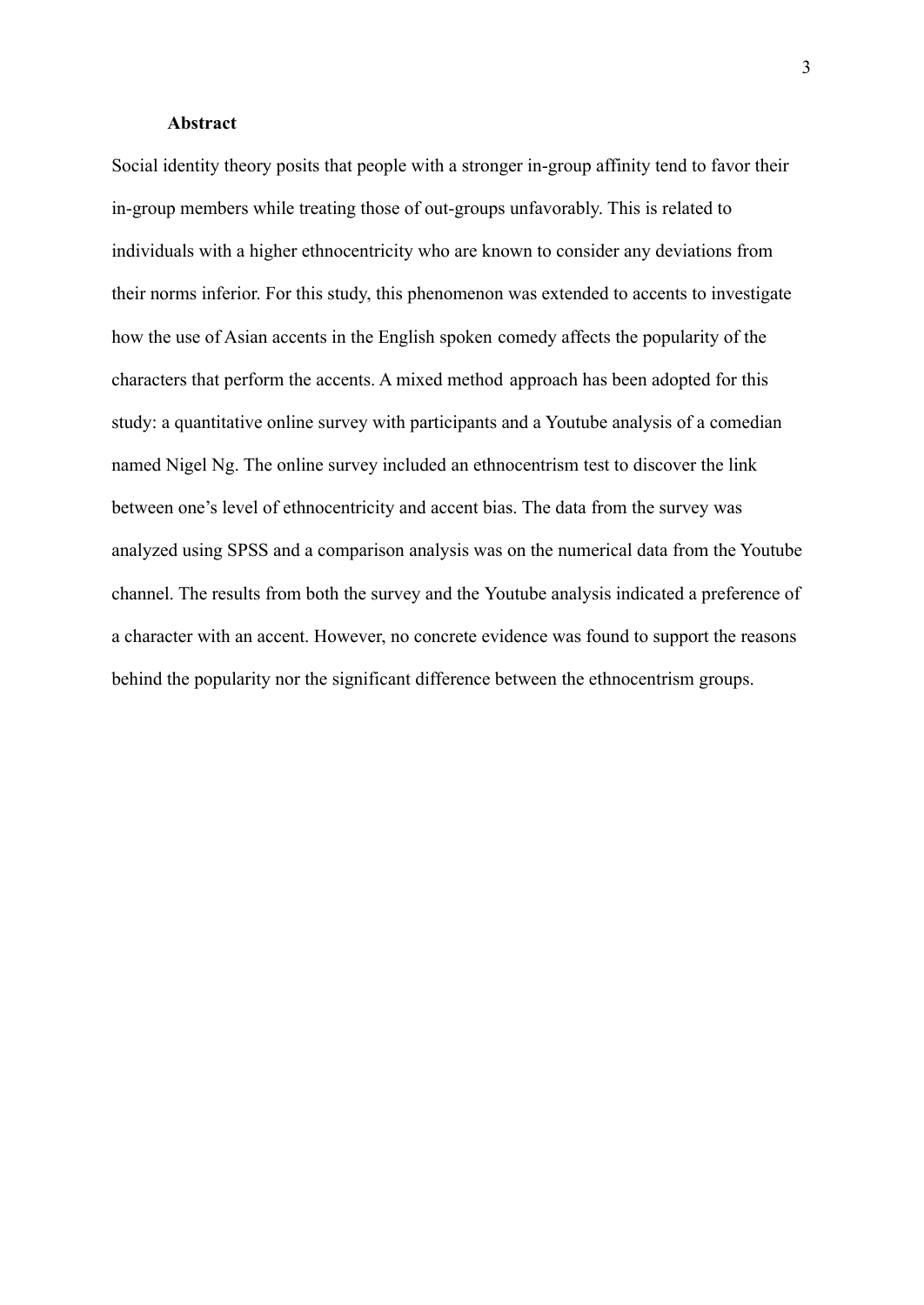#### **1. Introduction**

It is only natural that people consciously or unconsciously group other people into certain categories. In doing so, people often rely on visible and audible cues (Hua, 2019, p.216). Many studies suggest that one's prior knowledge and categorization of accents and ethnicity can lead to biased perception (Hua, 2019, p.216). In the United States, students with a standard American accent consider their accent to be superior to foreign accents, regardless of the actual proficiency of those speakers (Rubin & Smith, 1990). This connotation is most evidently manifested in film and TV industries, especially in the comedy genre, where Asian accents are used for humorous effects (Davé, 2017, p.144). For instance, Apu Nahasapeemapetilon, an Indian immigrant character from the Simpsons, has been criticized for being a racial stereotype. Much of this criticism began to surface after "The Problem with Apu", a 2017 documentary exploring bigotry, misrepresentation, and negative stereotypes against Indian and Asian Americans in the media (Melamedoff, 2017). At the core of its controversy is Apu's accent, a distinctive Indian accent performed by a white voice actor, Hank Azaria (Melamedoff, 2017). In the documentary, actress Noureen Dewulf says, "There is nothing wrong with an accent. An accent is a crucial part of a character. It's when the accent lends itself to being part of a joke…That's when the accent is problematic," (Melamedoff, 2017). While many similar characters are criticized for being stereotypical, it is also true that they are loved by the audience. Hari Kondabolu, an American stand-up comic who is also the writer of the documentary claims that the biggest reason why Apu is popular is because people find his voice hilarious (Melamedoff, 2017). In an interview with Dana Gould, the former writer and a co-executive producer of the Simpsons, is asked, "Could you say that a lot of stuff that Apu says wouldn't hit as hard without the accent?". To which he replies, "There are accents by their nature, to white Americans, I can only speak from experience, sound funny. Period," (Melamedoff, 2017).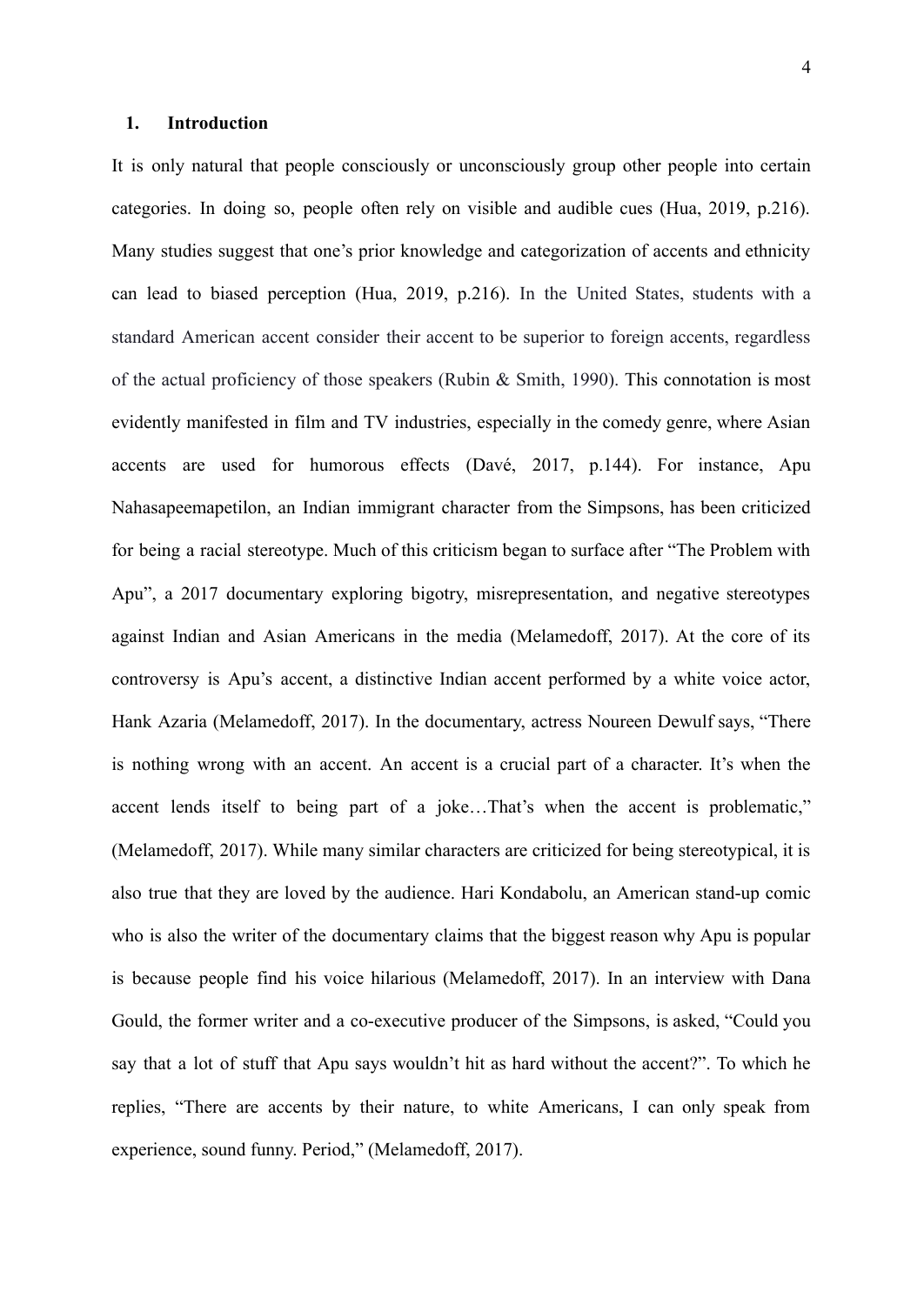Plentiful anecdotal evidence can be found in interviews with Asian American actors and actresses about doing the accent to land a role in the industry. To many of them, performing the accent of their heritage is the road to success, which comes at the expense of their identity and diversity (Davé, 2017, p.56). While there has been extensive research done on stereotyping of Asian Americans mainly in Hollywood, little is known about why it is accepted and liked by mainstream viewers. Therefore, this research aims to discover if characters with an accent gain more popularity or are more appreciated than those without it. The research question is thus formulated: To what extent do characters that play with Asian-like accents in the comedy gain popularity due to reinforcing stereotypes of those accents being inferior and funny? To be able to gain in-depth insight, a case study on a comedian named Nigel Ng will be conducted. The sub research question is as follows: to what extent is it possible to explain the popularity of the comedian's different personas based on data available on Youtube? Furthermore, in order to discover how ethnocentrism plays a role in this, the following hypothesis will be tested: people with higher ethnocentric views favor those stereotyped characters more than those who are less ethnocentric.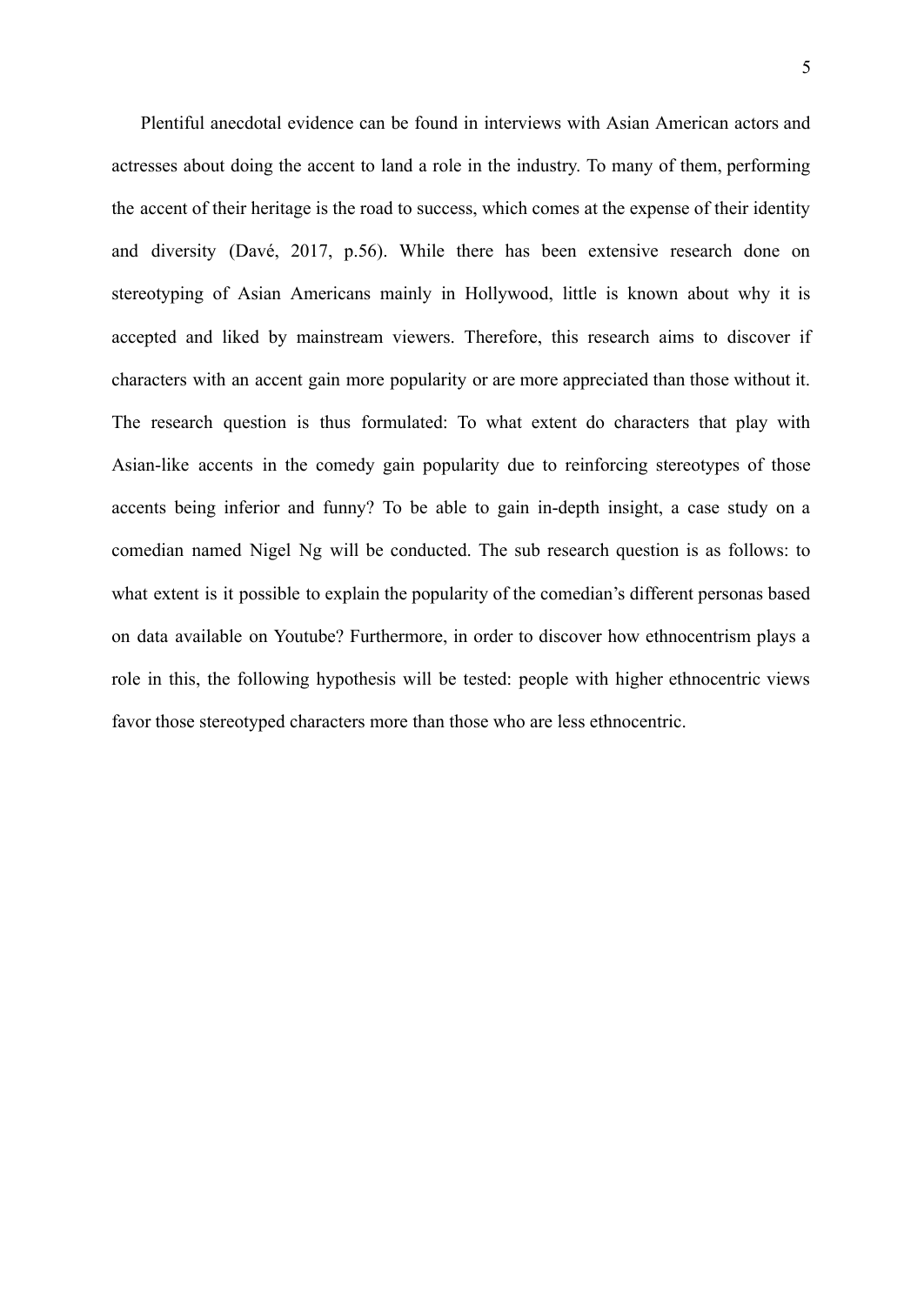#### **2. Theoretical Framework**

Social identity theory posits that people develop group memberships for a sense of belonging in the world (Tajfel & Turner, 1979, p.40). One can belong to multiple groups simultaneously; however, in essence, the groups can be divided into two; in-groups and out-groups (Hogg et. al., 2004, 252). People identify themselves with in-groups and their members with which they feel conformity and solidarity (Hogg et al., 2004, p.254). On the other hand, out-groups (members) are the ones that they differentiate themselves from and are not affiliated with (Hogg et al., 2004, p.257). The construct of the groups is based on one's imprecise sets of social categorization (Hogg et al., 2004, p.253). Social categorization is a natural cognitive process that classifies others into groups using prototypes. It also serves as a self-reference point where individuals define their membership(s) in society (Tajfel & Turner, 1979, p.40). During the formation of a prototypical group, certain characteristics of that group are ascribed to all members, regardless of their individual traits (Chakraborty, 2017, p.58); this happens to the extent where clear entitativity is achieved (Hogg et al., 2004, p.254). In other words, both within group similarities and between group differences are maximized in order to accomplish a clear group distinction (Hogg et al., 2004, p.255). Prototypes also apply to in-groups; they not only describe but also prescribe the group norms and appropriate behaviors. Therefore, prototypes are rarely accurate, rather idealized and polarized away from respective groups. Furthermore, prototypes may vary significantly depending on the relevant in-group(s) and out-group(s) that are being compared at the time (Hogg et al., 2004, p.254). Those two groups compete against each other for positive evaluation and distinctiveness in a society (Hogg et al., 2004, p.248). This in-group versus out-group dichotomy often leads to many other phenomena, such as in-group favoritism, out-group bias, discrimination, racism, and so on (Tajfel & Turner, 1979, p.39). It has been reported that individuals with strong in-group identification display more discriminatory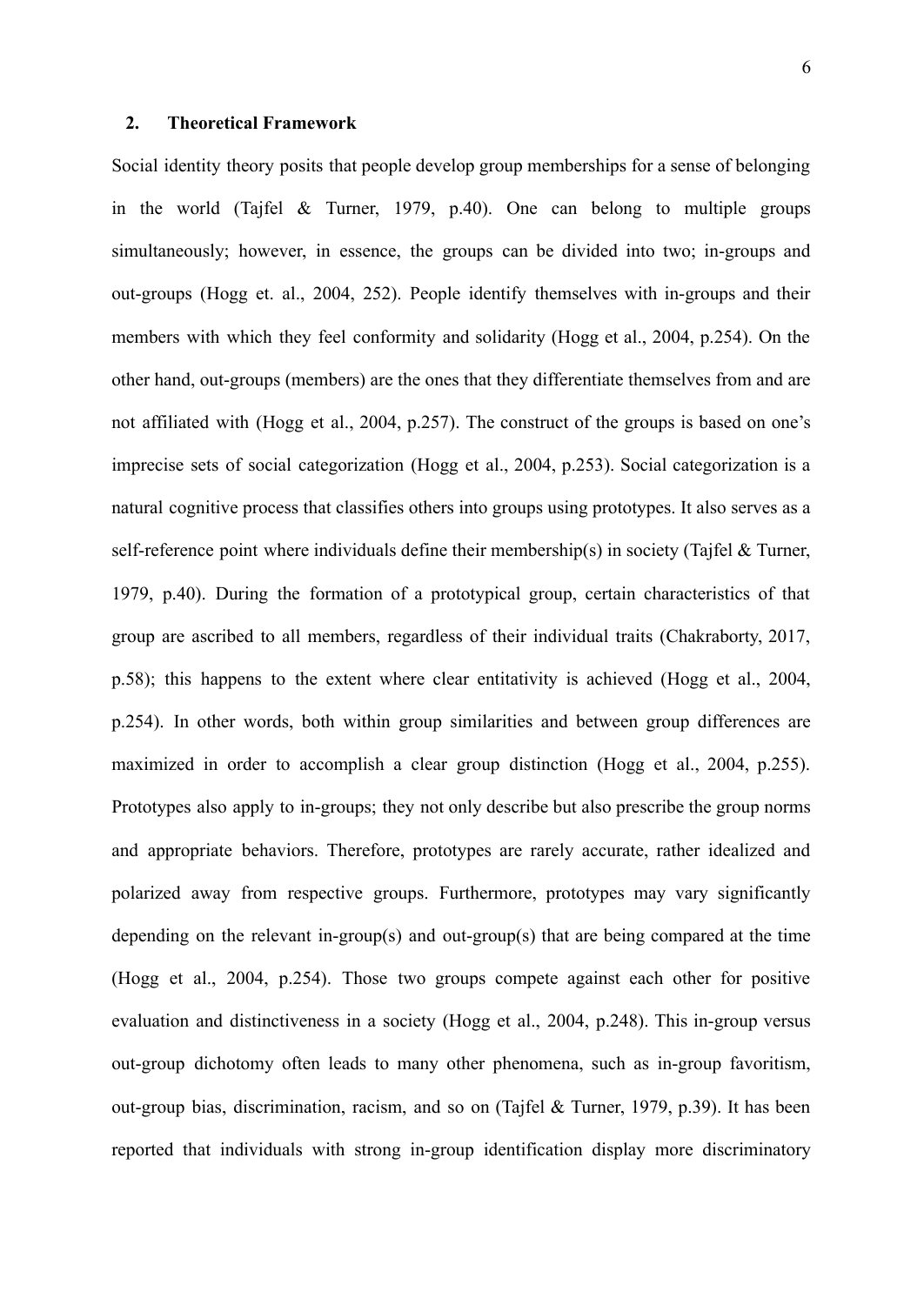behaviors compared to those with weaker sense of it (Gagnon & Bourhis, 1996, p.1296). In this sense, social identity theory provides a lens through which to investigate to what degree the negative perception of nonnative accents occurs during intergroup and intragroup interactions. That is, people with stronger in-group affinity tend to observe more negative aspects of speakers of nonnative accents (Chakraborty, 2017, p.58). There are many factors that influence why some people acquire stronger in-group affinity than others; one of them is the intrapersonal variables. One such variable is ethnocentrism that enhances in-group affiliation and out-group discrimination (Perreault & Bourhis, 1999, p.94). Ethnocentrism refers to a belief that puts one's own culture in the center of everything, and other cultures are evaluated with reference to it (Hammond & Axelrod, 2006, p.926). Now the term is used in a more broad sense to incorporate social and cultural nuances and is considered a psycho-sociological concept (Chakraborty, 2017, p.58). Which means it is universally pervasive and can be observed in many social phenomena ranging from ethnic conflicts to consumer choices (Hammond & Axelrod, 2006, p.927). Ethnocentric individuals exhibit favoritism towards members of their in-groups while discriminating and stigmatizing those of out-groups (Gagnon & Bourhis, 1996, p.94). For ethnocentric people, any variations from their self-constructed and/or socially-constructed norms are evaluated to be inferior, which can be extended to different accents (Chakraborty, 2017, p.58). Many studies have indicated that nonnative accents index marked group identities, which in turn result in out-group discrimination. Therefore, based on empirical evidence from the last few decades and social identity theory and ethnocentrism together, it is an informed prediction to say that ethnocentric individuals will judge nonnative accents unfavorably or at least less favorably than their own (Chakraborty, 2017, p.59).

It is also important to note that in such evaluation, not all foreign accents are perceived similarly. Lippi-Green argues that foreign accents that are not linked to a white skin color or a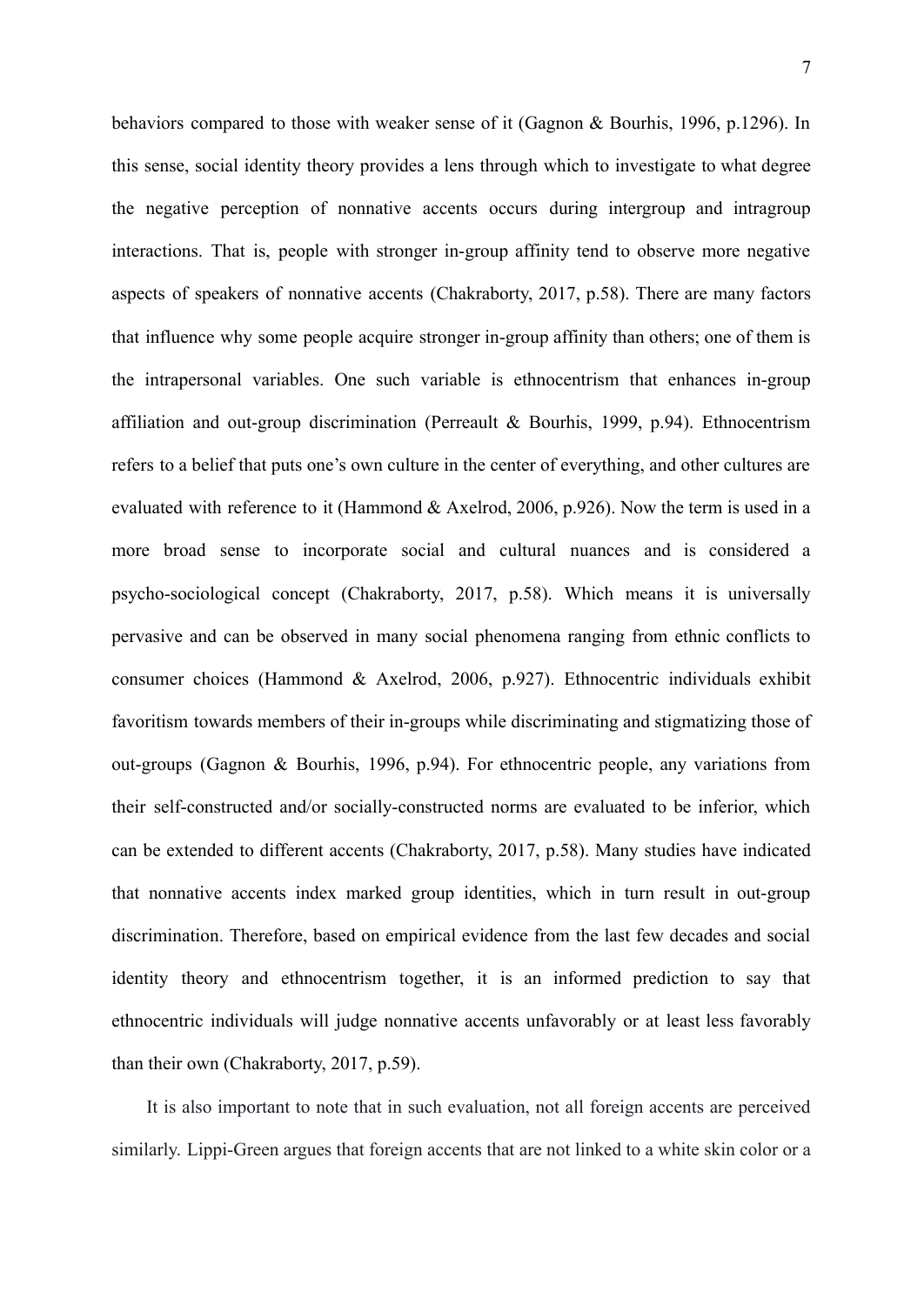developed country invoke a negative image (Lippi-Green, 1997, p.238-239). In one study, undergraduate students in the United States were asked to rate the English of university students from 58 different countries (Lindemann, 2005, p.190). It found that among the countries where the primary language is not English, most positively rated countries are in Western Europe, such as France, Germany, and Italy. Furthermore, a striking pattern was observed; when all the countries were grouped geographically into clusters, the first two highest rated groups were the countries where English is the native language, followed by countries where English is one of the official languages, such as South Africa, along with six Western European and three Latin American countries. The rest of the countries fell to the lower ends; the third cluster includes countries from the rest of Latin America, Asia, Africa, Central Europe and Israel, and the last cluster covers the countries from the remaining part of Asia, Eastern Europe, and the Middle East (Lindemann, 2005, p.193-195). Among the stigmatized nonnative accents, East Asian or "Chinese" English and Latin American or "Mexican" English are the most marked sub-groups (Lindemann, 2005, p.208). However, the East Asian accents were more negatively marked than Latin American accents.

One explanation is that even though all nonnative accents are perceived to be out-groups to native English, Latin American varieties are considered to be closer to in-group than Asian varieties. In fact, a greater degree of linguistic, cultural, and even physical differences are thought to be displayed by Asian English speakers (Lindemann, 2005, p. 209) The general consensus from the respondents is that the East Asian accents are "choppy", "quick", "poorly enunciated", "hard to understand", and "confusing  $|r|$  and  $|l|$ ". These characteristics are associated with Indian English as well, along with convenience store English. However, Indian varieties received mixed responses as some respondents evaluated it more positively as "a British-influenced variety" (Lindemann, 2005, p.199-200, p.208-209). Another study shows similar results about American undergraduate students' perception on Asian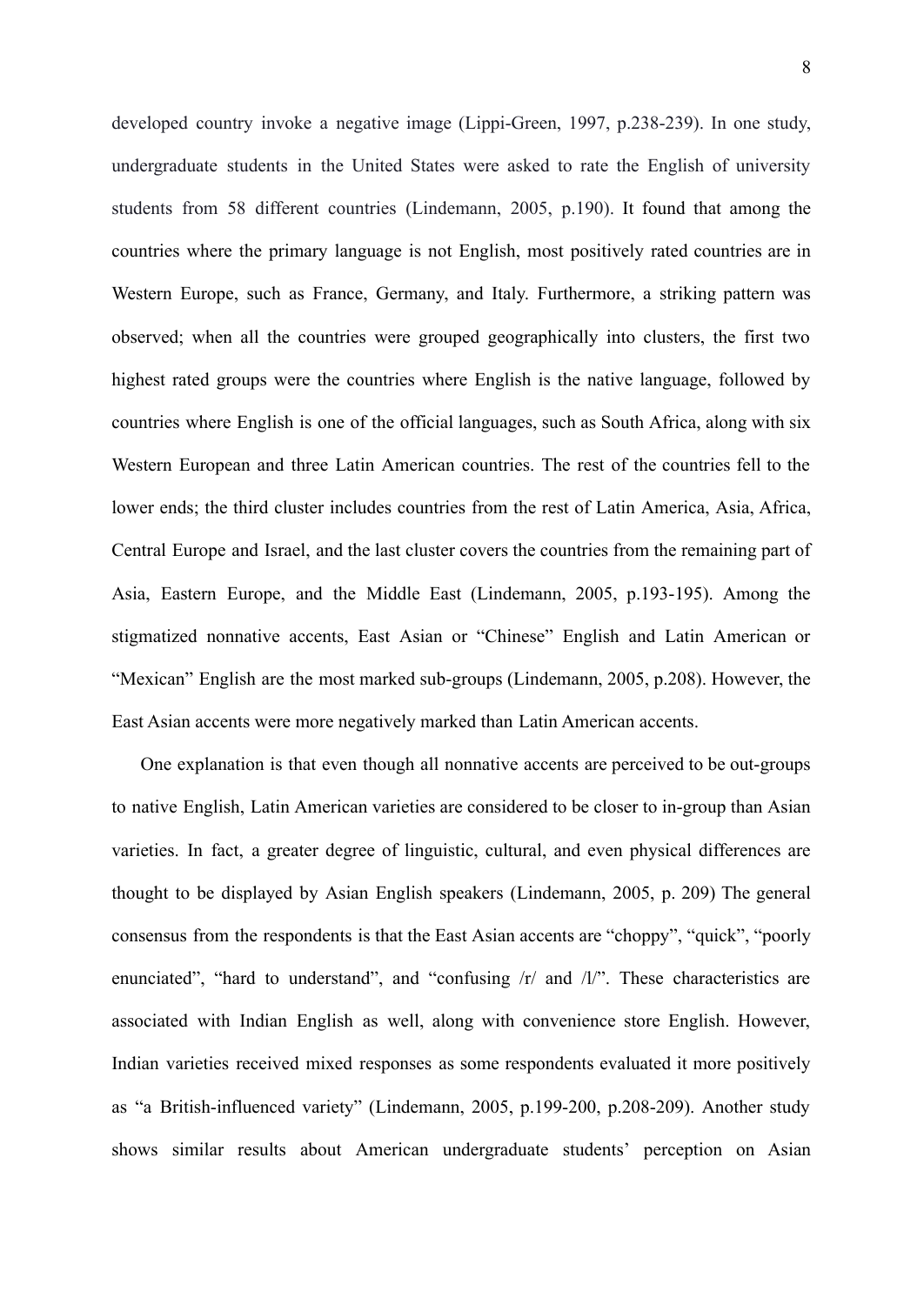instructors; by visually classifying the instructor as Asian, listening comprehension and the evaluation of the instructor's perceived level of English and accentedness drop significantly even though the instructor speaks with the standard American English (Rubin, 1992, p.519). Yet, no research has been conducted to explain the specific evaluation of Asian accents in the comedy genre, where it is mainly used for comical effect, and how it relates to one's ethnocentrism.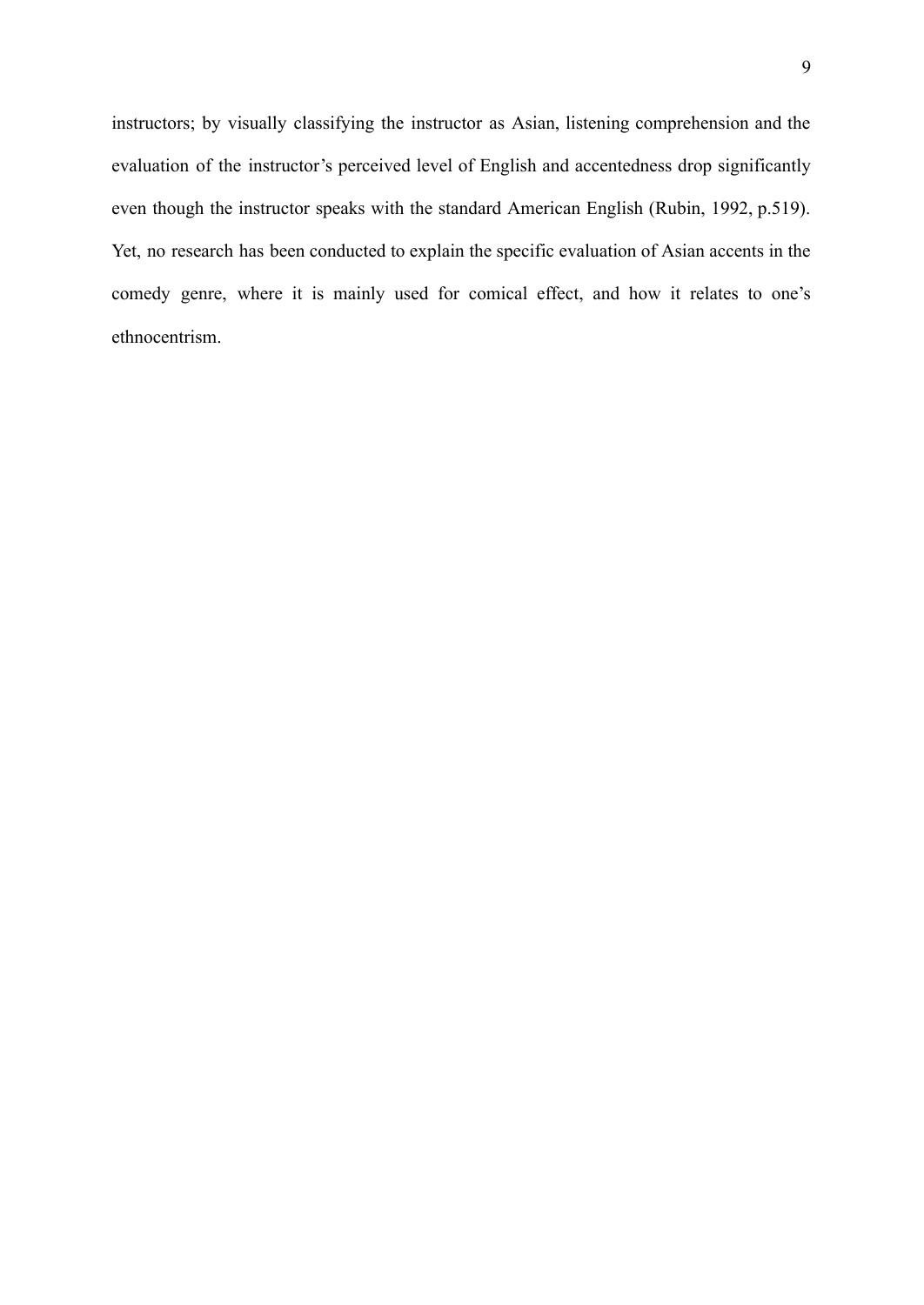#### **3. Method**

#### *3.1. Online Survey*

The online survey was designed to investigate the popularity of a comedian named Nigel Ng and his alter ego, Uncle Roger, in relation to the different accents performed by each persona. The survey also included an ethnocentrism test to check the link between the degree of ethnocentricity and the perception and the liking of the comedian and the content. The independent variables were the different types of videos shown to the participants and the individual scores of the ethnocentrism test. The dependent variable was the participants' liking of the clips.

#### *3.2. Participants*

A total of 77 participants were recruited via social media platforms and personal chats. All participants took the online survey voluntarily without any monetary compensation. Their data and responses were processed anonymously. Incomplete responses were excluded for the validity of the results. Out of 77 participants, 32 were male, 44 were female, and 1 was non-binary or third gender. 19.5% of the subjects were between 18 and 24 years old, 57.1% were between 25 and 34 years old, 19.5% were between 35 and 44 years old, and 3.9% were older than 45 years old. The participants were from 23 countries with a few exceptions where a higher number of the participants came from including, The Netherlands (15.6%), and USA (16.9%), India (10.4%), Poland (10.4%), Indonesia (6.5%), and South Korea (6.5%). Please see Appendix B for more information on the list of countries. The majority of the subjects' perceived level of English was fluent/(near) native level (59%) followed by intermediate/advanced level (17%), and elementary/limited (1.3%).

## *3.3. Materials and Survey*

The survey, except for the ethnocentrism test, was concerning a comedian named Nigel Ng. He is a Malaysian comedian/Youtuber based in the UK who is these days better known as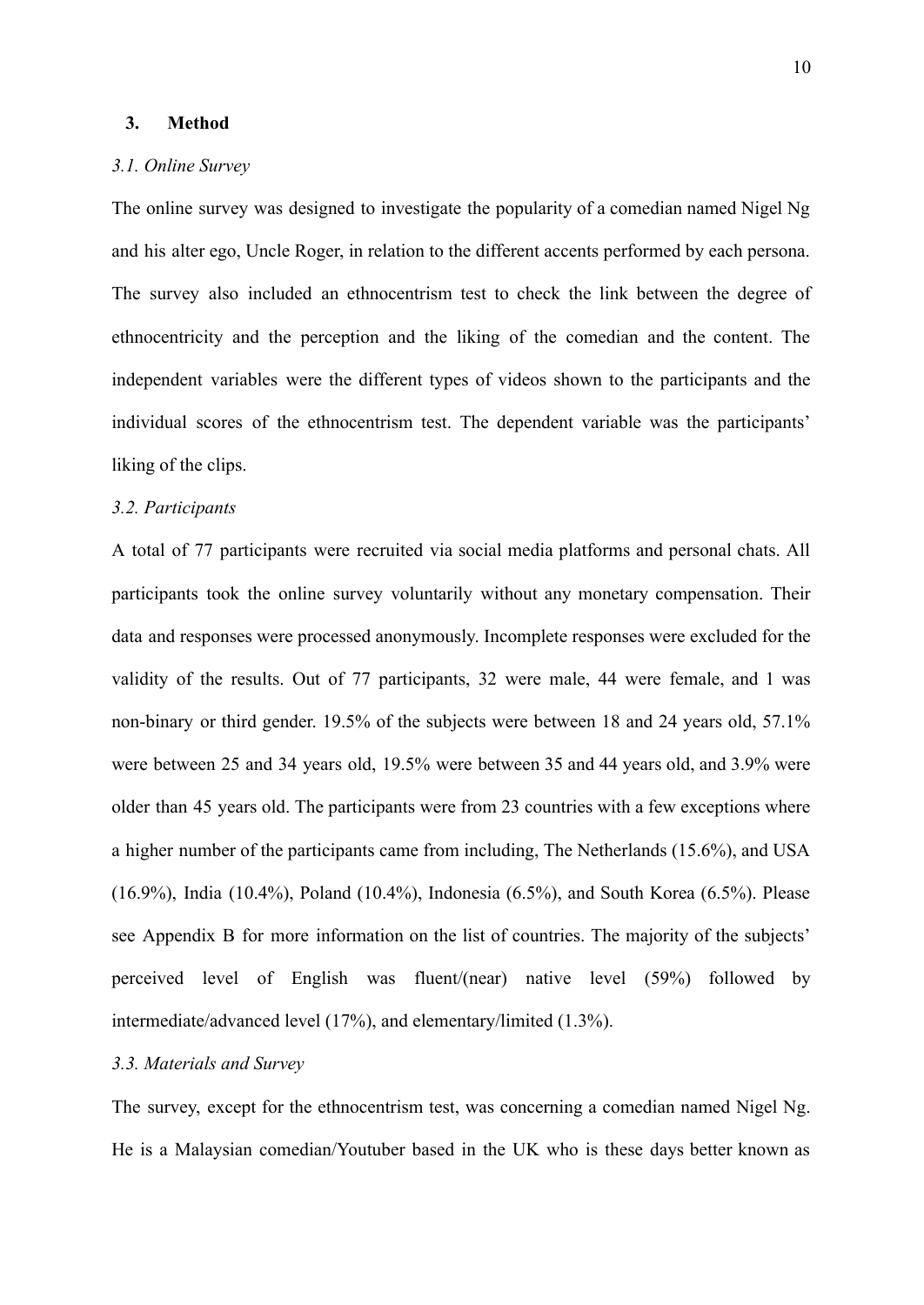'Uncle Roger'. He had started his career as a stand-up comedian and made his TV debut in 2018. Then he moved onto Youtube where he started creating comedy content in 2019. In 2020, he and his comedy partner, Evelyn Mok, created a comic persona, Uncle Roger, who speaks English with a heavy Chinese/Asian accent. The first content of Uncle Roger was the reaction video to BBC Food's Hersha Patel making egg fried rice which went viral. Ever since, he has been creating Uncle Roger content on his Youtube channel, enjoying his growing popularity. He is an excellent model for this study because there is a drastic difference in popularity between Nigel Ng as a comedian and Uncle Roger.

The participants took an online survey consisting of 32 to 38 items. The number of items differed depending on the participants' rating of each video, which is further explained below. The first part of the survey consisted of 5 items to gather information on participants' nationality, gender, age, and linguistic background. In the next section, they were asked to watch 2 videos of Nigel Ng. One was his most viewed stand-up comedy clip from 2019, which was shot in his hometown in Malaysia. The duration of the clip was 8 minutes and 55 seconds and it was about his interactions with the audience. The other one was his most viewed clip as Uncle Roger, as well as his most viewed clip on his channel; the first video as Uncle Roger which was earlier explained above. The duration was 7 minutes 56 seconds. The respondents were asked to watch at least 3 to 4 minutes of each video. The order of the videos was randomized to minimize any biases that might arise from it. After watching the videos, the participants were asked to rate each of them and choose one over the other in terms of humorousness. Those who chose the Uncle Roger video answered five Likert scale questions and one open-ended question as to why they found it funnier than the other. The items consistently used 5 scales from "strongly agree" to "strongly disagree". The purpose was to discover what factors contributed to the comicality of the content. Finally, they completed an ethnocentrism test developed by Neuliep & McCroskey (2002). The purpose of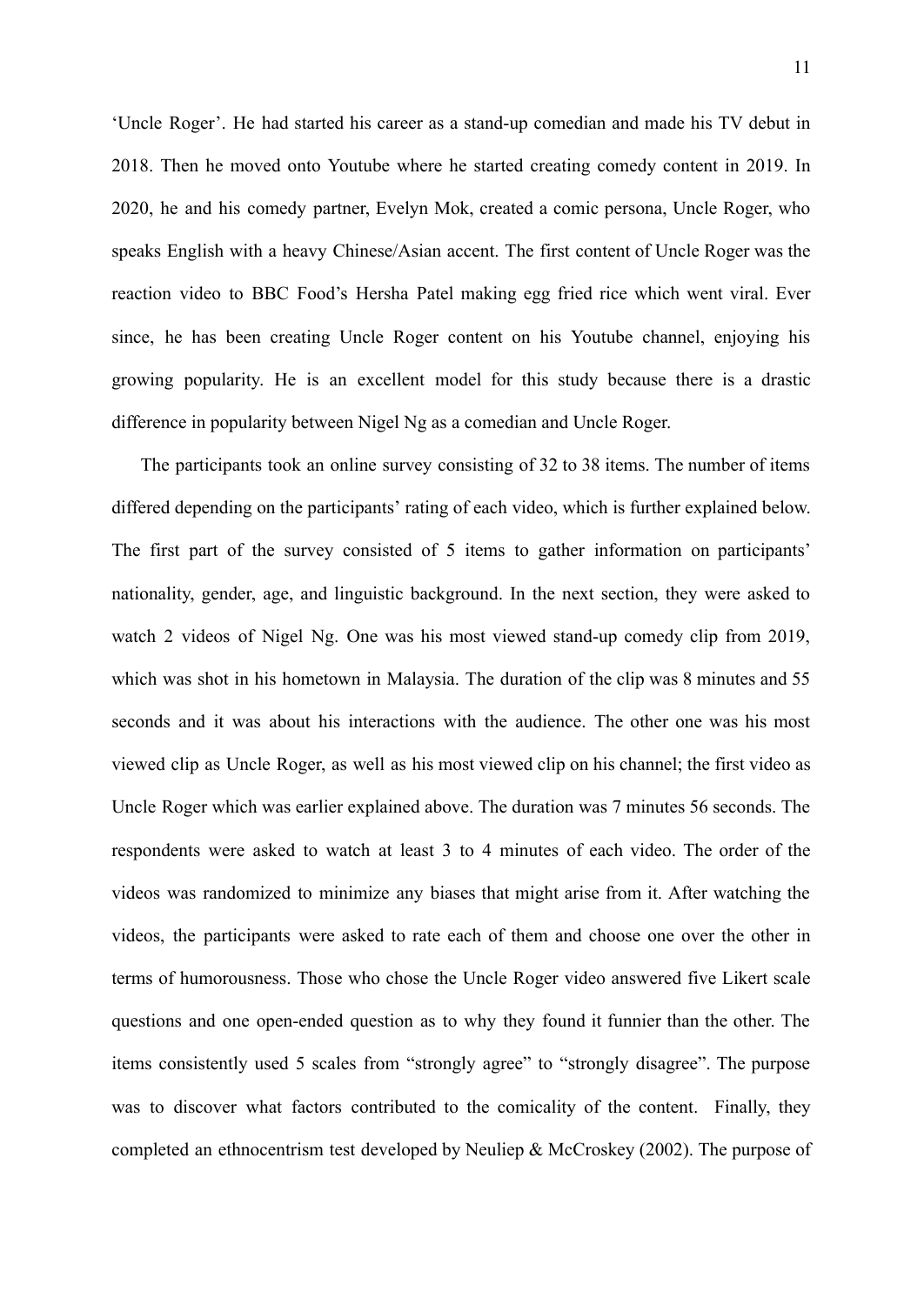this test was to measure the participants' level of ethnocentrism objectively, which was later used to examine the influence of the level of ethnocentrism in perceiving the humor of the videos.

#### *3.4. Survey Analysis*

Descriptive statistics were used on the responses in order to find out which of the two videos the respondents found funnier, as well as on the sub-questions. Half of the questions in the ethnocentrism test were re-coded in order to calculate the test score. The test categorized respondents into 3 groups; Group 1 represents low ethnocentrism (<=50), Group 2 for medium (51-80), and Group 3 for high  $(>81)$ .

Cronbach alpha reliability tests were run on the five questions in the additional block for those who found the Uncle Roger content funnier. Independent sample t-tests (2-tailed, 95% confidence interval) were performed on the four constructs against the three ethnocentrism score groups.

Out of 47 participants who voted for Uncle Roger, 29 of them left their opinions about why they did so. The comments were analyzed in terms of wording and contents, then put to 6 different categories accordingly.

#### *3.5. Youtube Analysis*

A total of 10 videos were selected from Nigel Ng's Youtube channel on June 4, 2021. They were divided into 2 groups: the most popular videos and the least popular ones based on the number of views. Any content uploaded after May, 2021 was excluded as they had had less exposure time. Also, videos that do not fall under the comedy genre were excluded (e.g. Ng's Podcast clips, interviews with other content creators, etc.) as they were not relevant to the purpose of this study. Numerical data on the date of upload, the number of views, likes, dislikes, and comments from each video was gathered. The data except for the upload date was calculated on a per day basis. A comparison analysis was done on the number of views,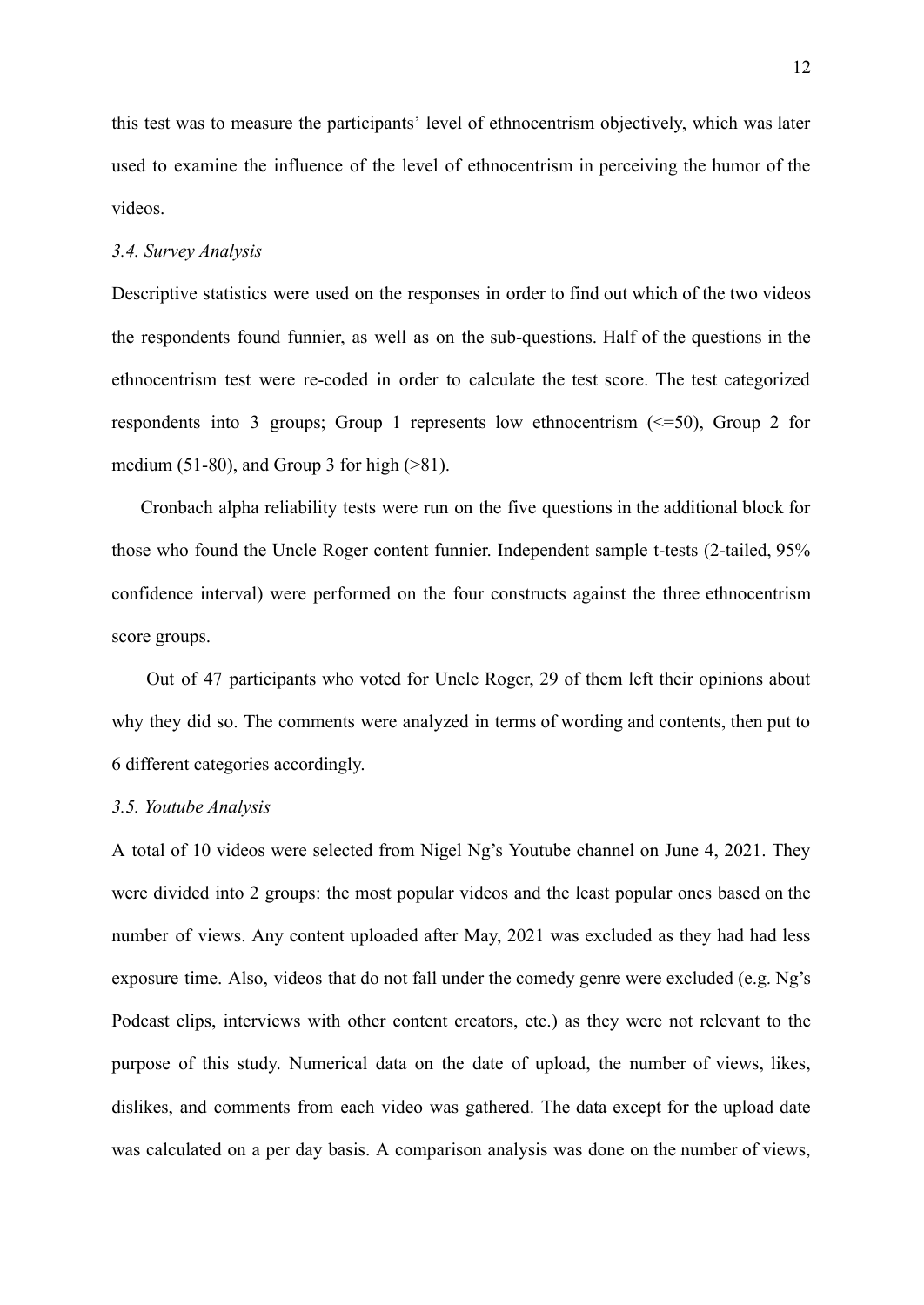likes, dislikes, comments, and upload dates. From each video, the five most popular comments were taken then divided into two groups: the ones from the most popular videos and the least popular ones. They were analyzed with regard to the text and reference, then further categorized according to their types for the general reaction patterns from the viewers. Comments from Nigel himself were not taken into account as they were not reactions from the audiences.

Since there is a correlation between the amount of time the video has been available online and the number of views, as well as number of likes and dislikes, several derivative statistics are provided. Youtube does not provide the exact count of likes or dislikes, and the evolution of the parameters in time is also not available. Hence, for this analysis statistics are presented per day, assuming linear growth. Also, there is a possibility of viewers watching the same content multiple times attributing to view counts. However, different sources have different answers to this issue; some say that multiple views coming from the same IP address will count as one, some others say views coming from the same IP address will be counted if these were coming from different times, and the others argue that the views will cease to be counted after 4 or 5 coming from the same IP address. (Carmicheal, 2021; Funk, 2020).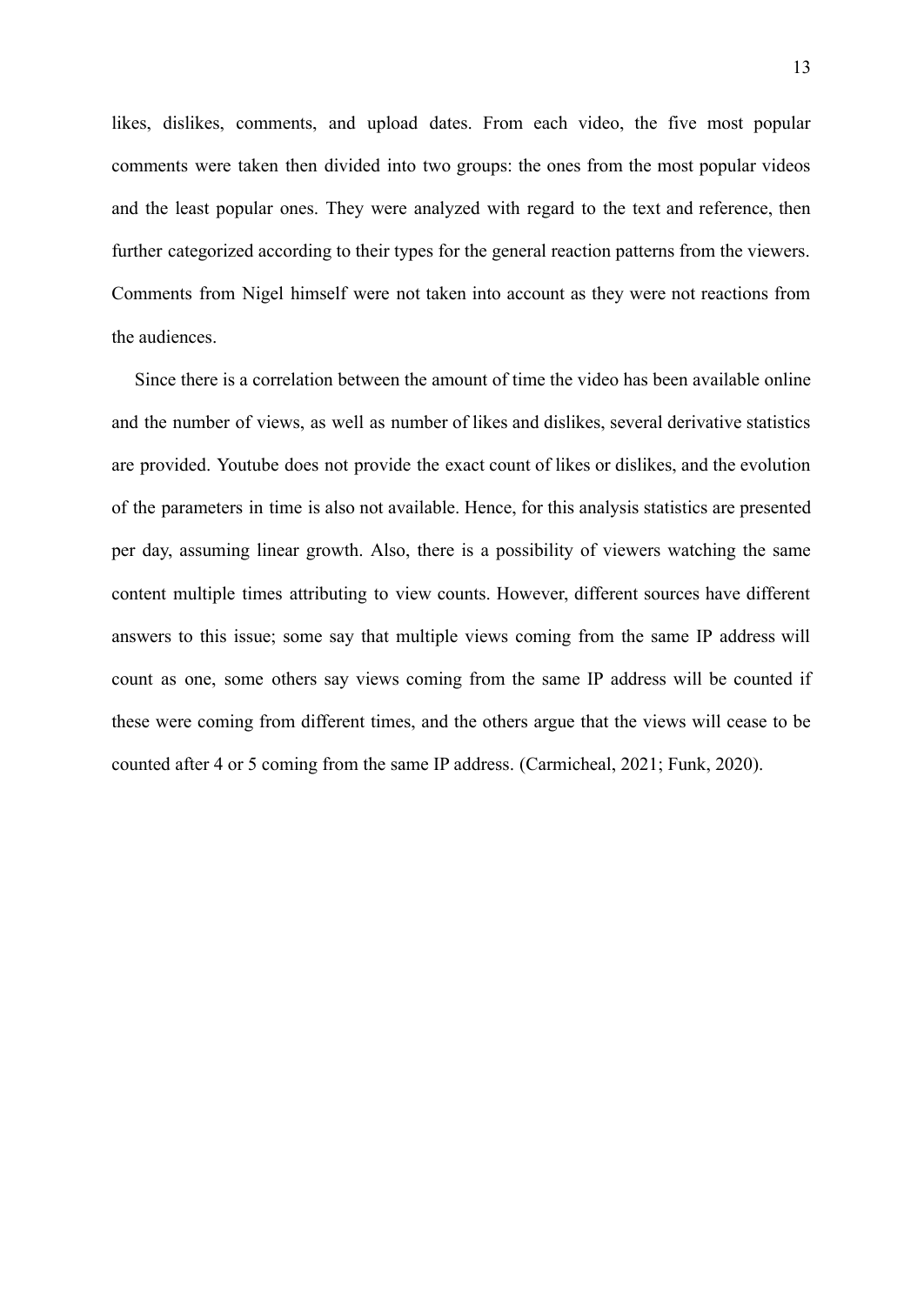#### **4. Results**

#### *4.1. Youtube Analysis*

All of the top 5 most popular videos were of Uncle Roger while only one Uncle Roger video belonged to the least popular group, and the rest were either his standup comedy or other types of content. All content in the most popular group was uploaded in 2020, while the content from the least popular group was from as old as 2017 to as recent as 2021. A summary of results is given in Table I below.

First of all, there is a correlation between the number of views and the number of likes/dislikes as generally only people who watched the videos click 'like' or 'dislike'. The correlation with comments was lower, as one can add multiple, also reacting to other users. In general, the ratio of likes to views was higher for the most popular videos with the exception of video 10, where it was the highest of all. Still, all Uncle Roger content had a higher ratio of likes to views. The ratio of dislikes to views was altogether insignificant, consistently being below 0.1% for all videos. The vast majority of viewers neither pressed the like or dislike button, even considering that some viewers watched the videos multiple times.

As there was a correlation between the video upload date and views, a number of days since upload to the day of the analysis (June 4th, 2021) was calculated. The growth of views, likes and comments was linearised, for the lack of more details. For the videos in those groups, each of the most popular videos outperformed every one of the least popular videos in every aspect. There, it became clear how much the five top videos outperform the bottom five. The growth of views can be three orders of magnitude greater for the most popular videos. A similar pattern, though not as strong, was seen for likes and comments. It is important to note that video 10, being one of the Uncle Roger content, was the closest in parameters to the top 5. Since it was also the newest video, in a different form than others, and the only one with Uncle Roger in its group, it might not be very representative to the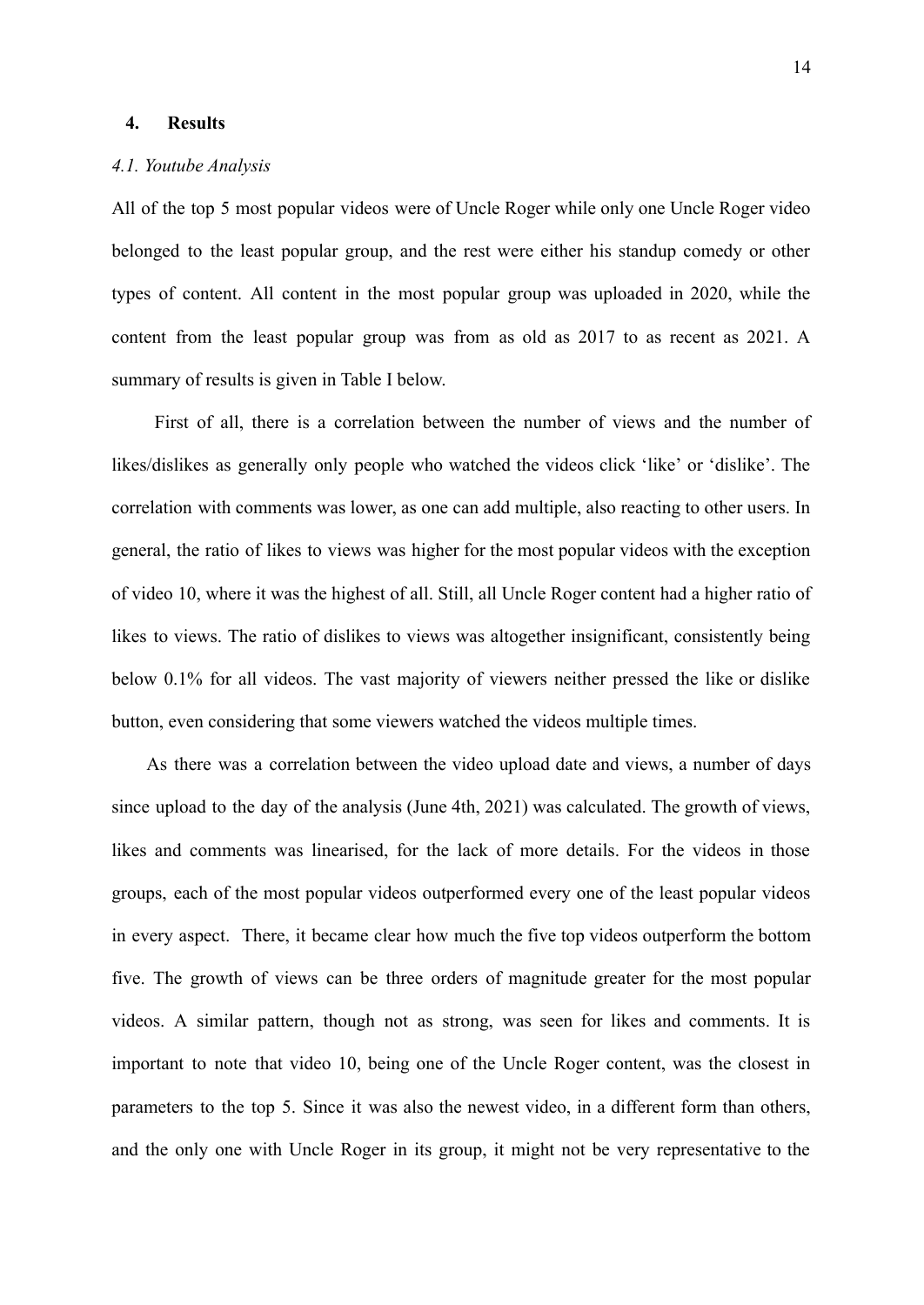Nigel Ng as a comedian and/or a Youtuber.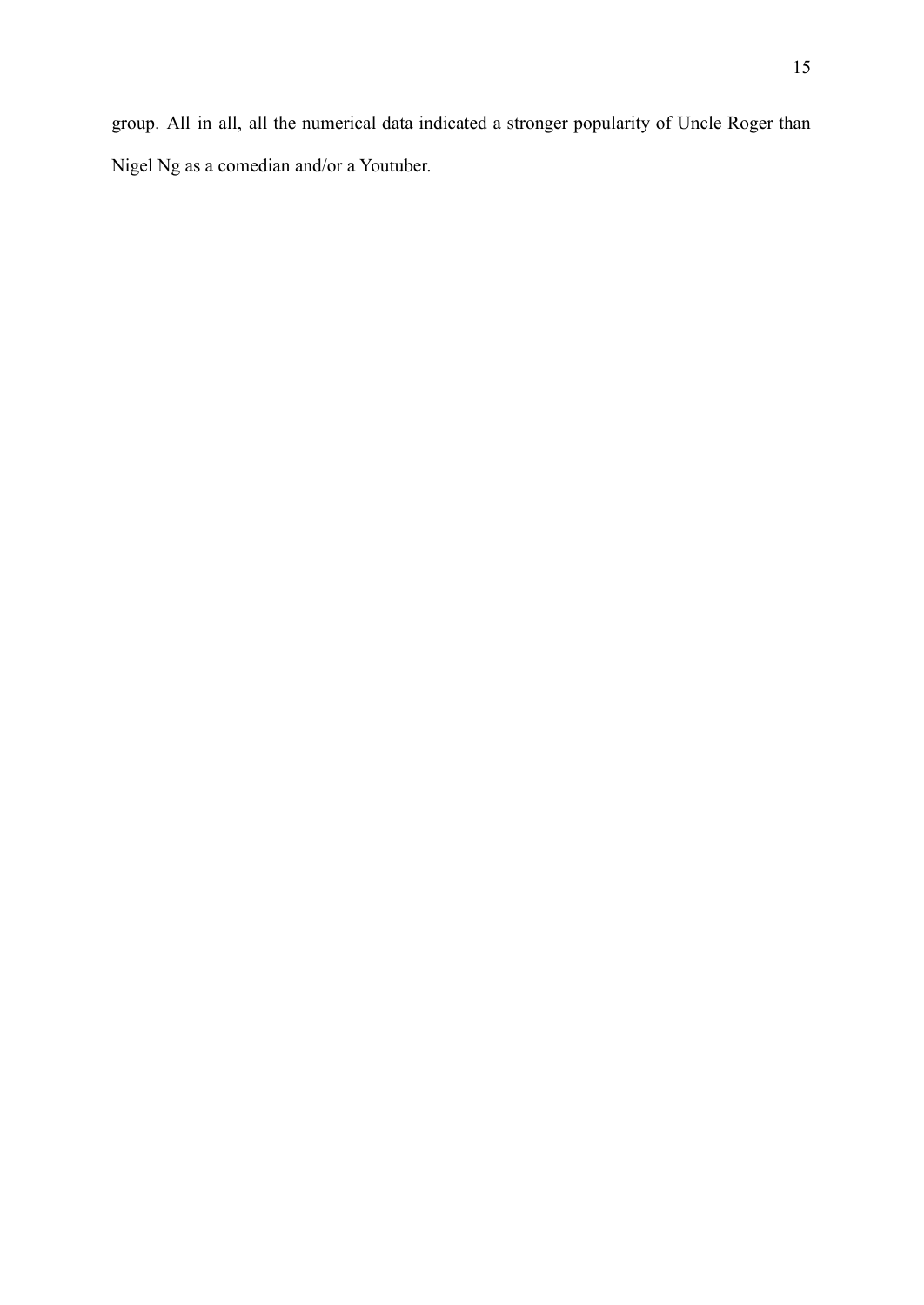| N              | Name                              | Date of  | <b>Views</b> | Likes | <b>Dislik</b> | Commen   | Ratio         | Ratio        | Days   | <b>Views</b> | Likes      | Commen |
|----------------|-----------------------------------|----------|--------------|-------|---------------|----------|---------------|--------------|--------|--------------|------------|--------|
| $\mathbf{O}$   |                                   | upload   |              |       | es            | ts       | Likes         | Dislike      | since  | per day      | per day    | ts per |
|                |                                   |          |              |       |               |          |               | S/           | upload |              |            | day    |
|                |                                   |          |              |       |               |          | <b>Views</b>  | <b>Views</b> |        |              |            |        |
| $\mathbf{1}$   | Uncle Roger Disgusted by this Egg | 08.07.20 | 23 347       | 852   | 15 000        | 58 631   | 3,65          | $0,06\%$     | 331    | 70 536       | 2574,0     | 177    |
|                | Fried Rice Video (BBC Food)       | 20       | 448          | 000   |               |          | $\frac{0}{0}$ |              |        |              |            |        |
| $\overline{2}$ | Uncle Roger Review Gordon         | 20.09.20 | 18 604       | 972   | 17 000        | 43 693   | 5,22          | $0,09\%$     | 257    | 72 391       | 3 7 8 2, 1 | 170,0  |
|                | Ramsay Fried Rice                 | 20       | 390          | 000   |               |          | $\frac{0}{0}$ |              |        |              |            |        |
| $\overline{3}$ | Uncle Roger HATE Jamie Oliver     | 30.08.20 | 14 9 53      | 727   | 11 000        | 38 848   | 4,86          | 0,07%        | 278    | 53 790       | 2615,1     | 139,7  |
|                | Egg Fried Rice                    | 20       | 545          | 000   |               |          | $\frac{0}{0}$ |              |        |              |            |        |
| $\overline{4}$ | Uncle Roger Meet Egg Fried Rice   | 09.08.20 | 14 094       | 584   | 5 700         | 31 171   | 4,14          | 0,04%        | 299    | 47 139       | 1953,2     | 104,3  |
|                | Lady (Hersha Patel)               | 20       | 688          | 000   |               |          | $\frac{0}{0}$ |              |        |              |            |        |
| 5              | Uncle Roger Work at Restaurant    | 02.08.20 | 8653         | 324   | 5 800         | 13 4 8 4 | 3,74          | 0,07%        | 306    | 28 280       | 1058,8     | 44,1   |
|                | for a Day                         | 20       | 679          | 000   |               |          | $\frac{0}{0}$ |              |        |              |            |        |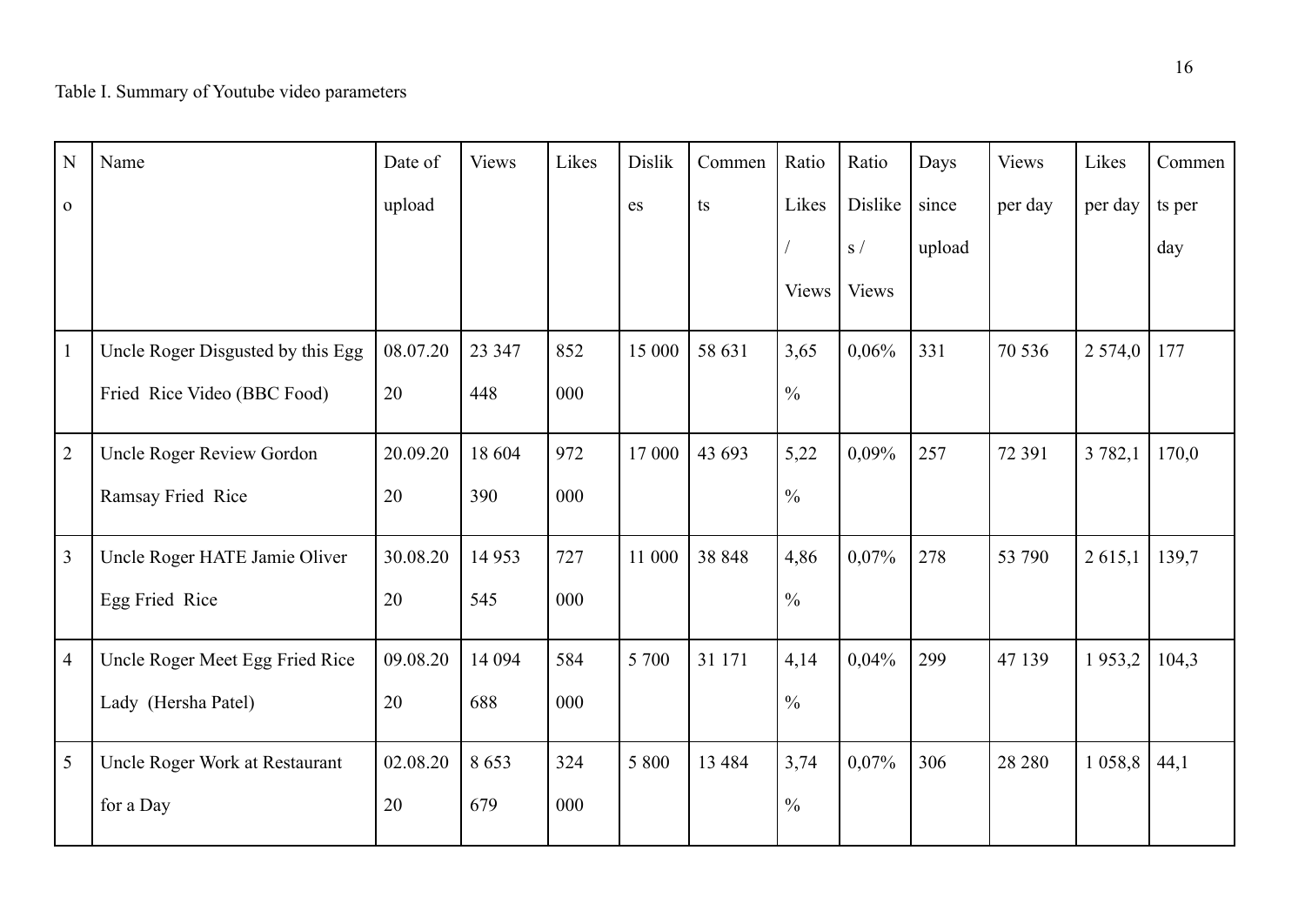|                |                                  |          |         |         |     |         |               |          |      |        |       | 17   |
|----------------|----------------------------------|----------|---------|---------|-----|---------|---------------|----------|------|--------|-------|------|
| 6              | Set From 2017 - Nigel Ng         | 22.10.20 | 188 059 | 4 8 0 0 | 55  | 254     | 2,55          | 0,03%    | 1321 | 142    | 3,6   | 0,2  |
|                |                                  | 17       |         |         |     |         | $\frac{0}{0}$ |          |      |        |       |      |
| $\overline{7}$ | Marie Kondo is a Tidying Genius! | 07.03.20 | 208 801 | 4 2 0 0 | 157 | 177     | 2,01          | 0,08%    | 820  | 255    | 5,1   | 0,2  |
|                |                                  | 19       |         |         |     |         | $\frac{0}{0}$ |          |      |        |       |      |
| 8              | Coronavirus Riffing (Is this my  | 07.03.20 | 399 091 | 7 100   | 149 | 259     | 1,78          | 0,04%    | 820  | 487    | 8,7   | 0,3  |
|                | darkest joke?) - Stand-up Comedy | 19       |         |         |     |         | $\frac{0}{0}$ |          |      |        |       |      |
| 9              | Every Sushi Chef Ever            | 28.06.20 | 422 972 | 11 000  | 222 | 418     | 2,60          | 0,05%    | 707  | 598    | 15,6  | 0,6  |
|                |                                  | 19       |         |         |     |         | $\frac{0}{0}$ |          |      |        |       |      |
| 10             | Uncle Roger Explain Haiya VS     | 28.04.20 | 439 462 | 34 000  | 158 | 1 4 2 7 | 7,74          | $0,04\%$ | 37   | 11 877 | 918,9 | 38,6 |
|                | Fuiyoh (Animated, short)         | 21       |         |         |     |         | $\frac{0}{0}$ |          |      |        |       |      |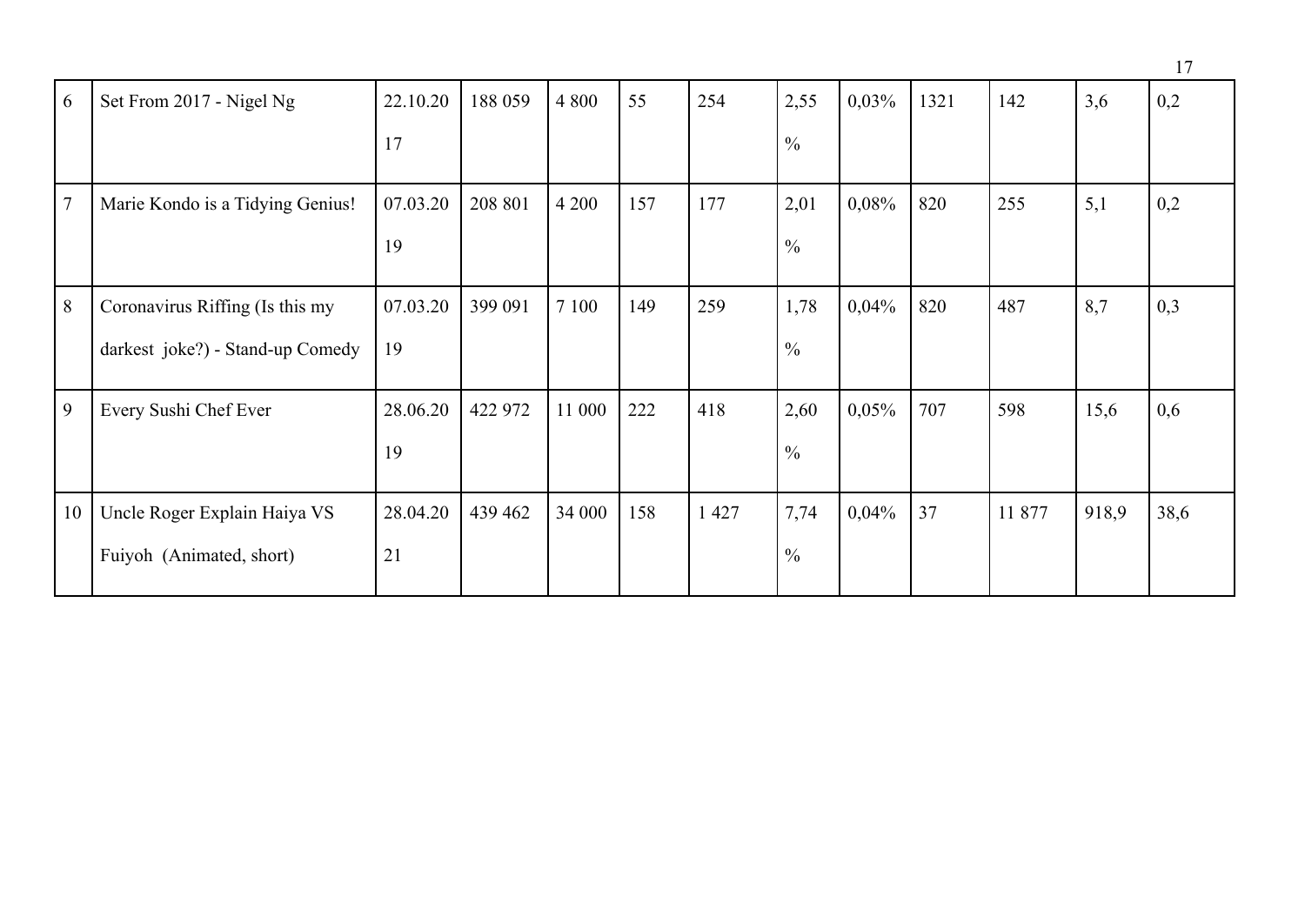The 25 comments from the most popular group were categorized into 4 different types. The most common type of comment (9 out of 25 comments analyzed) was a direct quote or a punchline from the content that the viewer found funny. The next recurring kind was about the person being reviewed by Uncle Roger, such as Gordon Ramsay and Hersha Patel, known as the Egg Fried Rice Lady. There were 6 of this kind, among which 3 of them were about praising Hersha for collaborating with Uncle Roger rather than being offended by the review. Also, 5 comments were related to rice, which seemed only natural given that 3 videos from this group were Uncle Roger reacting to people making fried rice. Table II lists categories and two examples from each category.

| Categories                      | Examples                                                                                                                                                                                           |
|---------------------------------|----------------------------------------------------------------------------------------------------------------------------------------------------------------------------------------------------|
| Direct quotes and punchlines    | 1) You hear sizzling, I hear my<br>ancestors crying.<br>2) Different cultures make rice<br>differently, just some cultures are<br>wrong.                                                           |
| About the person being reviewed | 1) Reporter: How many awards do you<br>have Gordon?<br>Gordon: 7 Michelin stars and 1<br>uncle Roger approval.<br>Shout out to Auntie Hersha because<br>2)<br>she is an open minded person able to |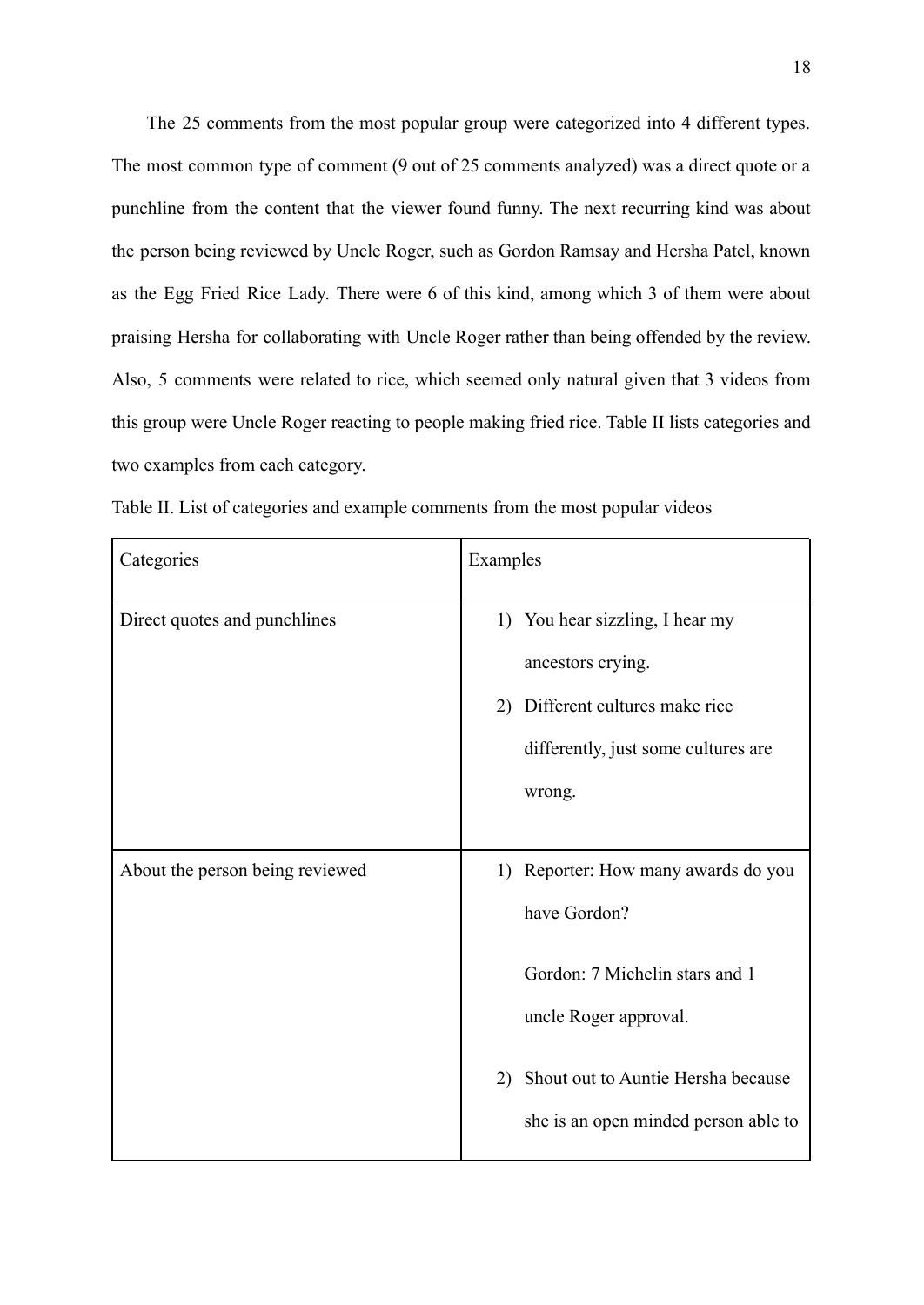|                         | handle criticism with humor. You are     |
|-------------------------|------------------------------------------|
|                         | both hilarious                           |
|                         |                                          |
| Rice comments           | Imagine messing up cooking rice so<br>1) |
|                         | bad you single-handedly unite the        |
|                         | asian community against you.             |
|                         | The most cursed thing is that this<br>2) |
|                         | woman didn't wash the rice before        |
|                         | cooking.                                 |
|                         |                                          |
|                         |                                          |
| Other and miscellaneous | 1) Why are the British scared of spice   |
|                         | when their ancestors literally started   |
|                         | an empire out of searching for it?       |
|                         | As a Malaysian, every time Uncle<br>2)   |
|                         | Roger said Haiya and Fuiyo, I really     |
|                         | felt that.                               |
|                         |                                          |

As well for the least watched group, a total of 25 comments were grouped into 6 different categories. Surprisingly, 9 of them were making (direct) reference to Uncle Roger even though 4 out of 5 clips from this group were not of him. Also, 2 comments were about how shocked they were to learn that the Uncle Roger accent was fake. These comments suggest those audiences had watched Uncle Roger content first, whichever it was, before they watched the other content. Furthermore, there were 5 comments praising how funny the content was, which was not observed in the most popular group. One similarity was that there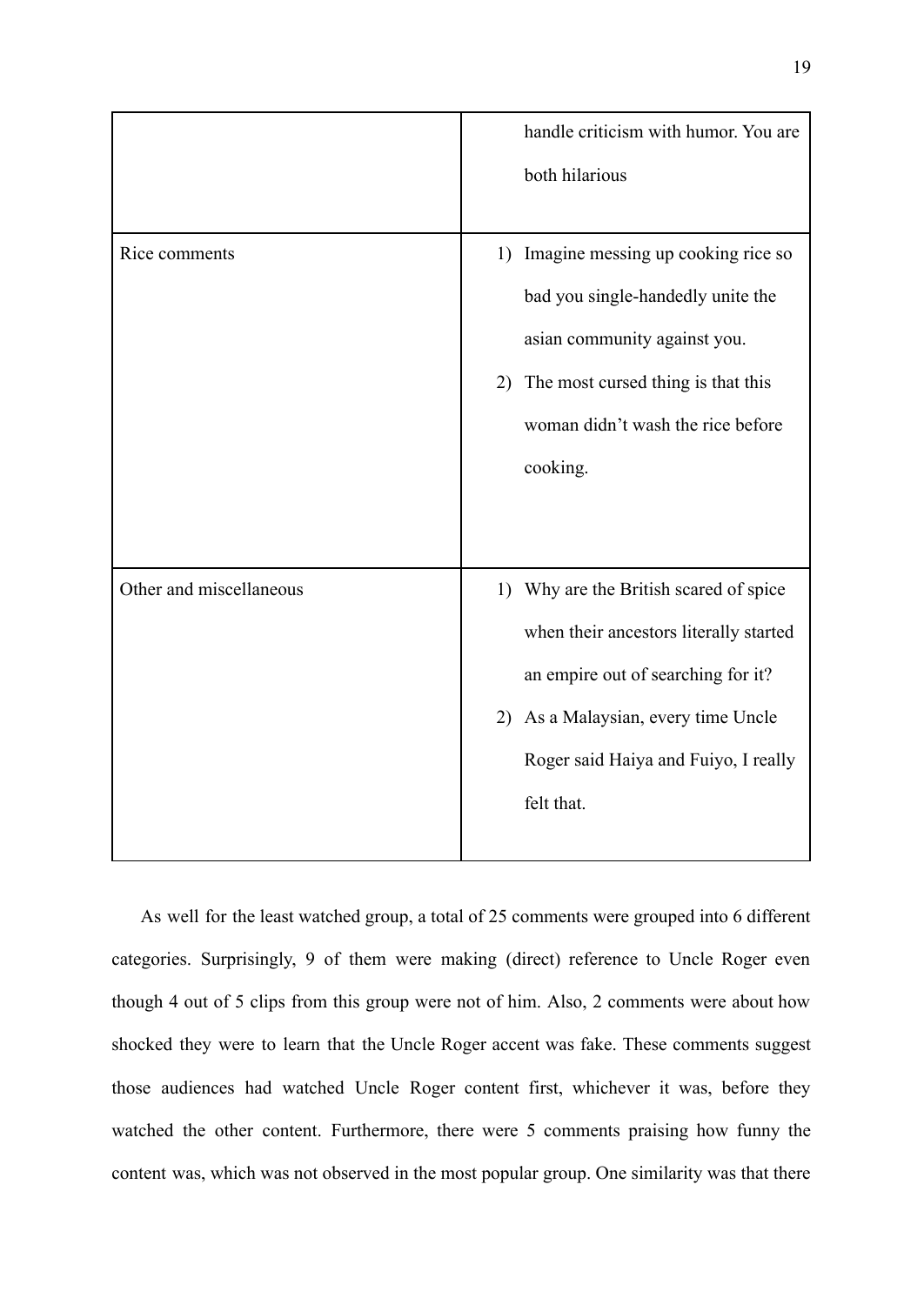were also 4 direct quote and punchline comments in this group as well. Table III lists categories and one example from each category.

| Categories                   | Example                                    |
|------------------------------|--------------------------------------------|
| Uncle Roger reference        | Man, you look like a completely different  |
|                              | person just a year ago.                    |
| Fake accent                  | It's so weird not hearing the Uncle Roger  |
|                              | accent. The guy sounds American yet he's   |
|                              | Malaysian?                                 |
|                              |                                            |
| Compliments                  | Holy crap! This was actually the most      |
|                              | hilarious thing I've seen in months! I was |
|                              | practically dying the whole time.          |
|                              |                                            |
| Direct quotes and punchlines | Blood is just weakness leaving your body.  |
| Culturally relatable         | As a Malaysian, this is 100% accurate!     |
| Other and miscellaneous      | 5 months later we're all wearing masks.    |

Table III. List of categories and example comments from the least popular videos

## *4.2. Online Survey Results*

The participants were categorized into 3 groups according to their ethnocentrism test score. Group 1 represents the participants who scored low on the test  $(\leq=50)$ , Group 2 is for medium (51-80), and Group 3 is for high (>81). To investigate whether people with high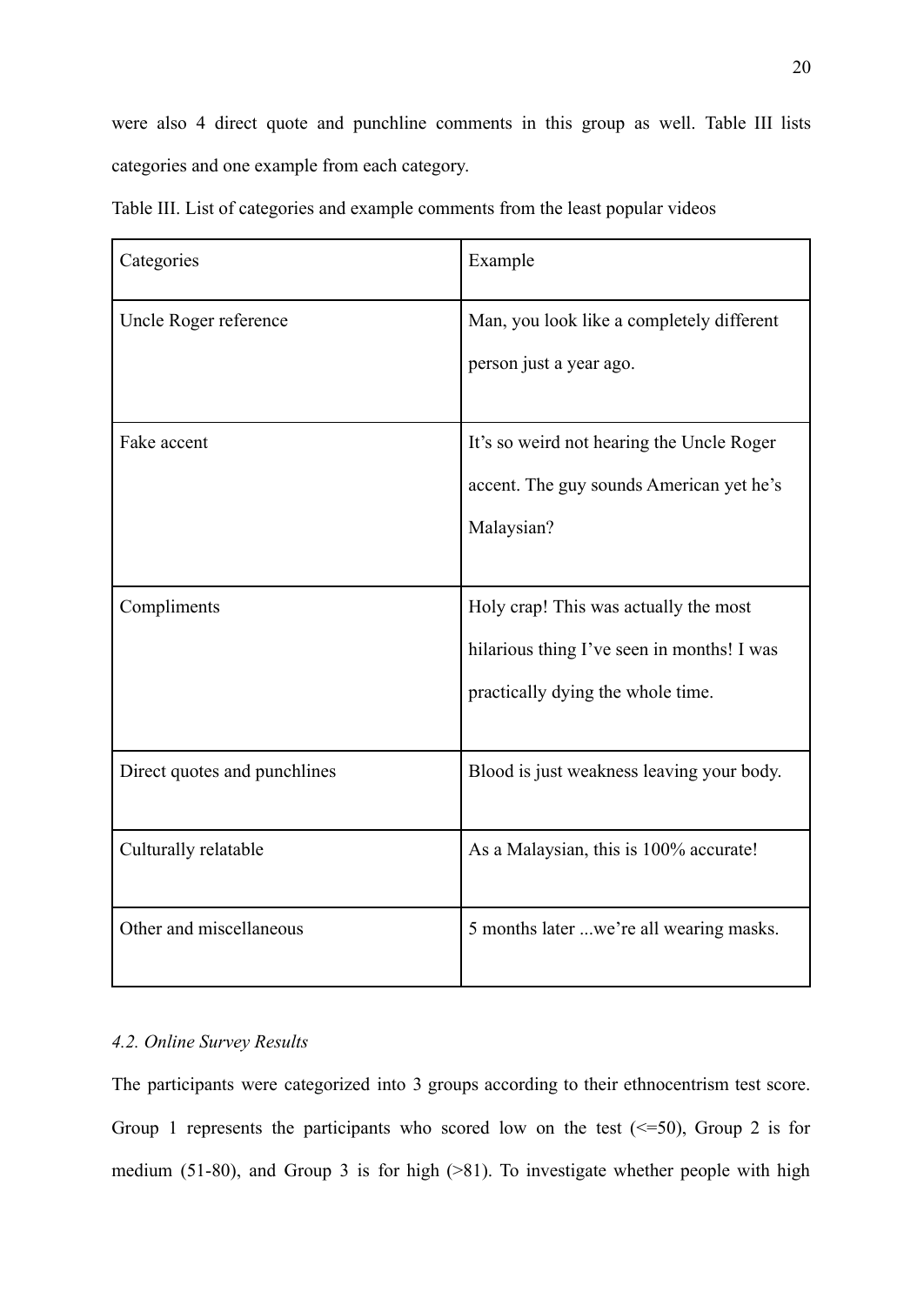ethnocentrism find Uncle Roger content funnier, an independent sample t-test was performed. ANOVA was not used due to the fact that the number of responses with high ethnocentrism was not sufficient for the analysis; there were only 2 people who belonged to this group, which could not yield any significance for the analysis. Therefore, Group 3 was combined with Group 2.

|       |       | Frequency | Percent | Valid Percent | Cumulative<br>Percent |
|-------|-------|-----------|---------|---------------|-----------------------|
| Valid |       | 23        | 29.9    | 29.9          | 29.9                  |
|       |       | 54        | 70.1    | 70.1          | 100.0                 |
|       | Total | 77        | 100.0   | 100.0         |                       |

Ethnocentrism\_group

Figure 1. Ethnocentrism groups

The result showed that 47 participants (61%) found the Uncle Roger content funnier, followed by the stand-up comedy (19, 24.7%) and both equally funny (11, 14.3%). The t-test result of the preference between the two videos showed no significant difference between Group 1 (M = 2.09, SD = 0.73) and Group 2 (M=1.81, SD=0.55) conditions;  $t(75)=1.79$ ,  $p=0.078$ . The mean value (M) here represents:  $1 =$  the stand-up comedy,  $2 =$  both equally funny, and 3 =the egg fried rice video. The result suggested that the participants from Group 1 and Group 2 generally preferred the Uncle Roger content to the stand-up comedy content. Furthermore, out of those 47 participants who preferred the Uncle Roger content, 11 of them were Group 1 and 36 were Group 2. They completed an additional block to answer the reasons for the preference. The t-tests of the additional block displayed all similar results. According to Cronbach alpha reliability test results, two questions concerning the accent were put under one construct (APP\_ACC) and the rest remained as an individual variable. A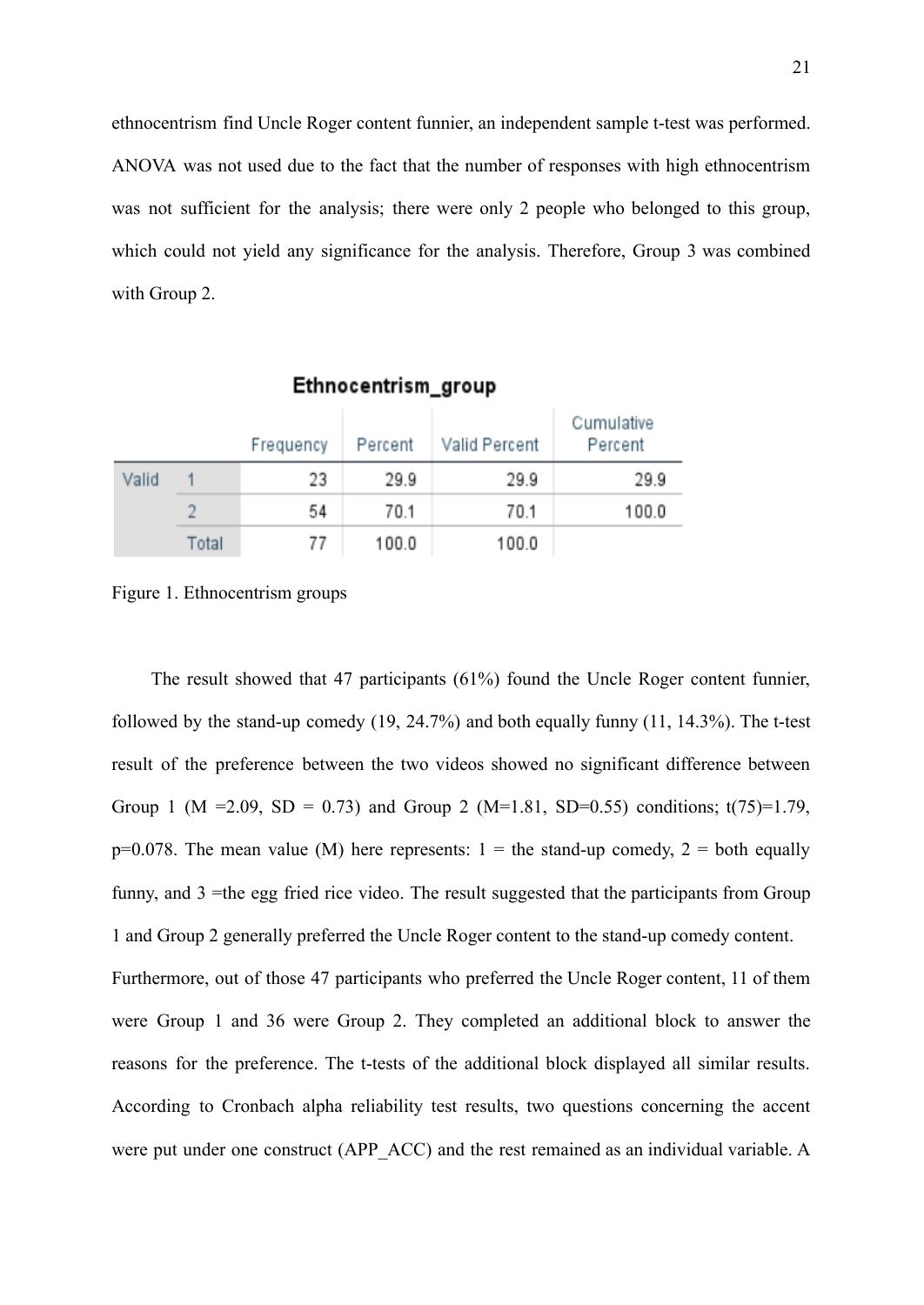t-test for the construct APP\_ACC showed no statistical difference between the two groups; Group 1 (M=3.27, SD=1.31) and Group 2 (M=2.90, SD=1.39) conditions;  $t(45)=0.78$ , p=0.44. The mean value of 3 represents neither agree nor disagree. In other words, the participants from both groups neither agreed nor disagreed that the comedian's accent made the video funnier. Figure 2 shows a strong overlap between the two groups for this construct.



#### Figure 2. Boxplot of responses to APP\_ACC

This pattern, that is a non-significant difference, was observed in all the other three constructs as follows:

- 1) It is funnier because of the outfit: Group 1(M=3.82, SD=1.25) and Group 2 (M=4.00, SD=1.10) with  $t(45)$ =-0.47, p=0.64
- 2) It is funnier because of the posture: Group 1 (M=3.09, SD=1.58) and Group 2  $(M=3.28, SD=1.32)$  with  $t(45)=-0.39, p=0.68$ .
- 3) It is funnier because it is a fake persona: Group 1(M=2.55, SD=1.21) and Group 2  $(M=2.70, SD=1.21)$  with  $t(45)=-0.34, p=0.74$

As for the comments, the most common type, Category A, was addressing cultural differences and stereotypes; there were 7 of this kind in total. In Category B, 6 participants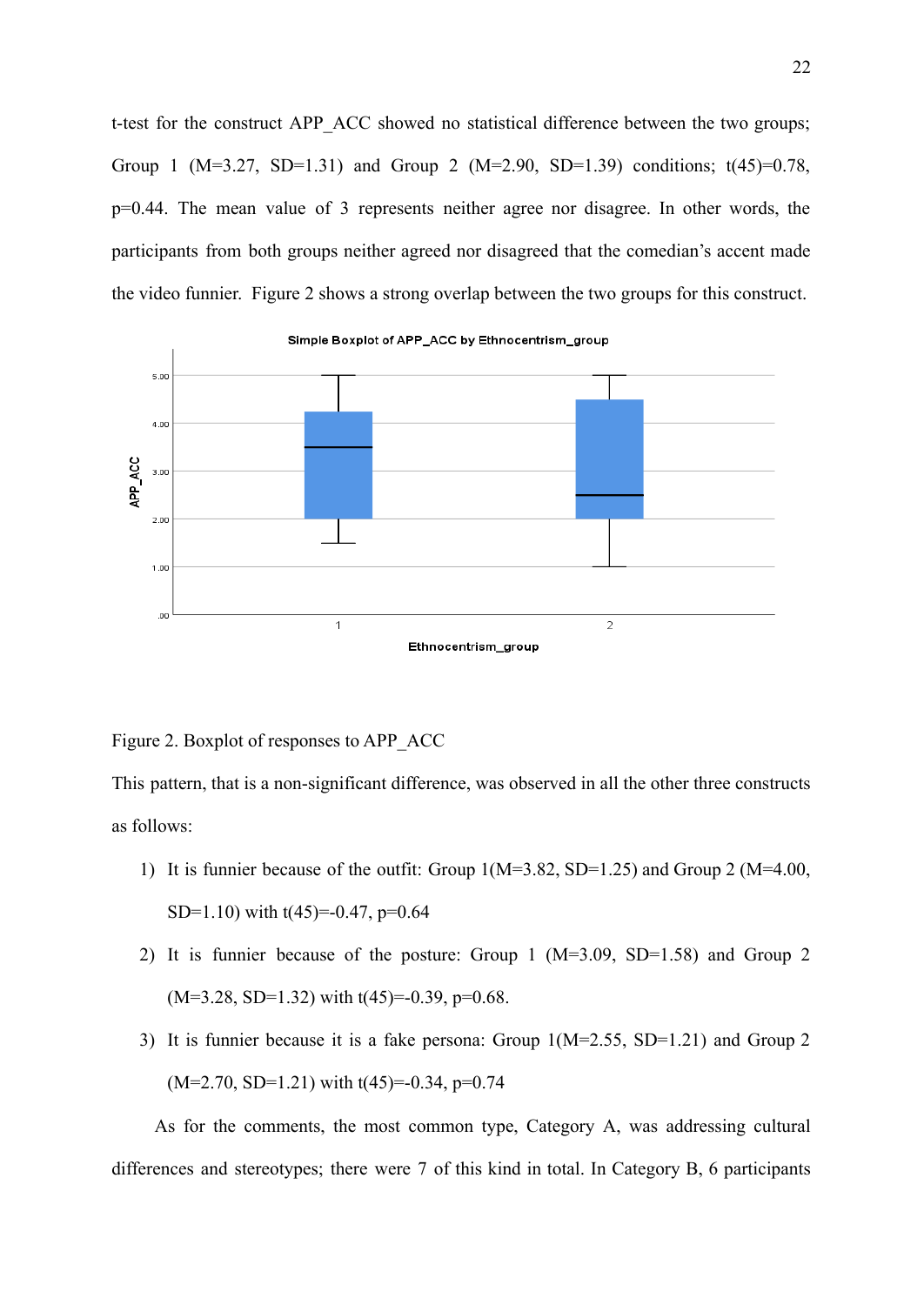mentioned that they did not appreciate how Nigel interacted with the audiences in the stand-up comedy clip; in fact, they found it quite rude. This is the only category that received negative comments from the participants who did not like Uncle Roger and/or the content. The next most recurring kinds were Category C and Category D, which were about the Uncle Roger content being intended for the online audience, and the content simply being funnier respectively. Category E was about Uncle Roger's reactions and last, Category F covered other/miscellaneous comments. Table IV shows an overview of the categories, reasons and numbers.

| Category   | Number | Reasons                                              |
|------------|--------|------------------------------------------------------|
| Category A | 7      | Cultural differences, stereotypes                    |
| Category B | 6      | Did not like how Nigel interacted with the audiences |
| Category C | 4      | Intended for online audiences                        |
| Category D | 4      | Content itself being funnier                         |
| Category E | 3      | Uncle Roger's reaction                               |
| Category F | 5      | Other/miscellaneous                                  |

Table IV. Other factors that made Uncle Roger content funnier

In conclusion, the results from the Youtube analysis and the survey both corroborated the expectation that there would be a strong preference for Uncle Roger. However, there was no concrete evidence found from the survey that people with higher ethnocentricity favor Uncle Roger for being stereotypical. Furthermore, the t-test results of the elements contributing to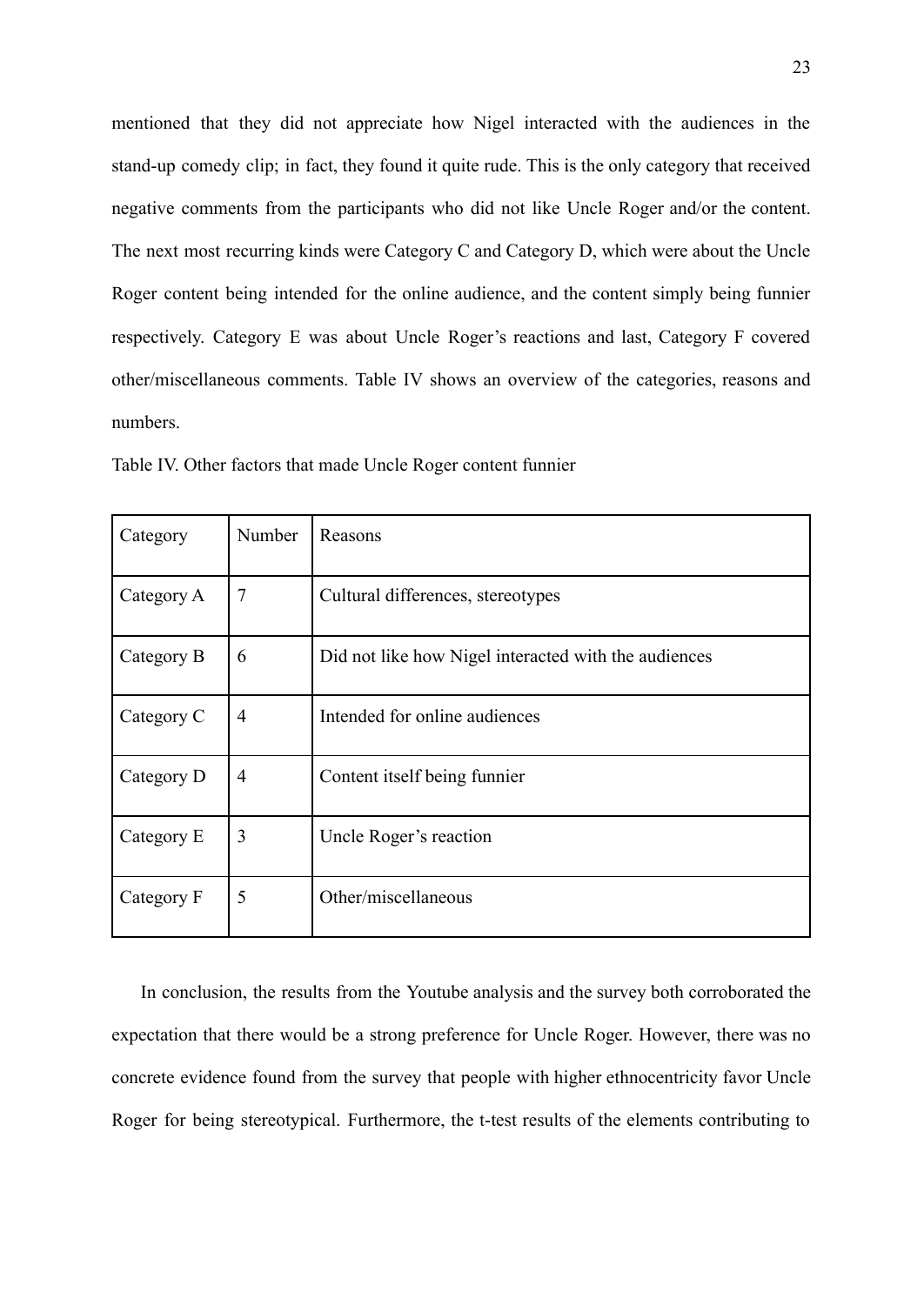the preference indicated no significant differences between the ethnocentrism groups. Thus, the initial hypothesis is rejected based on the findings.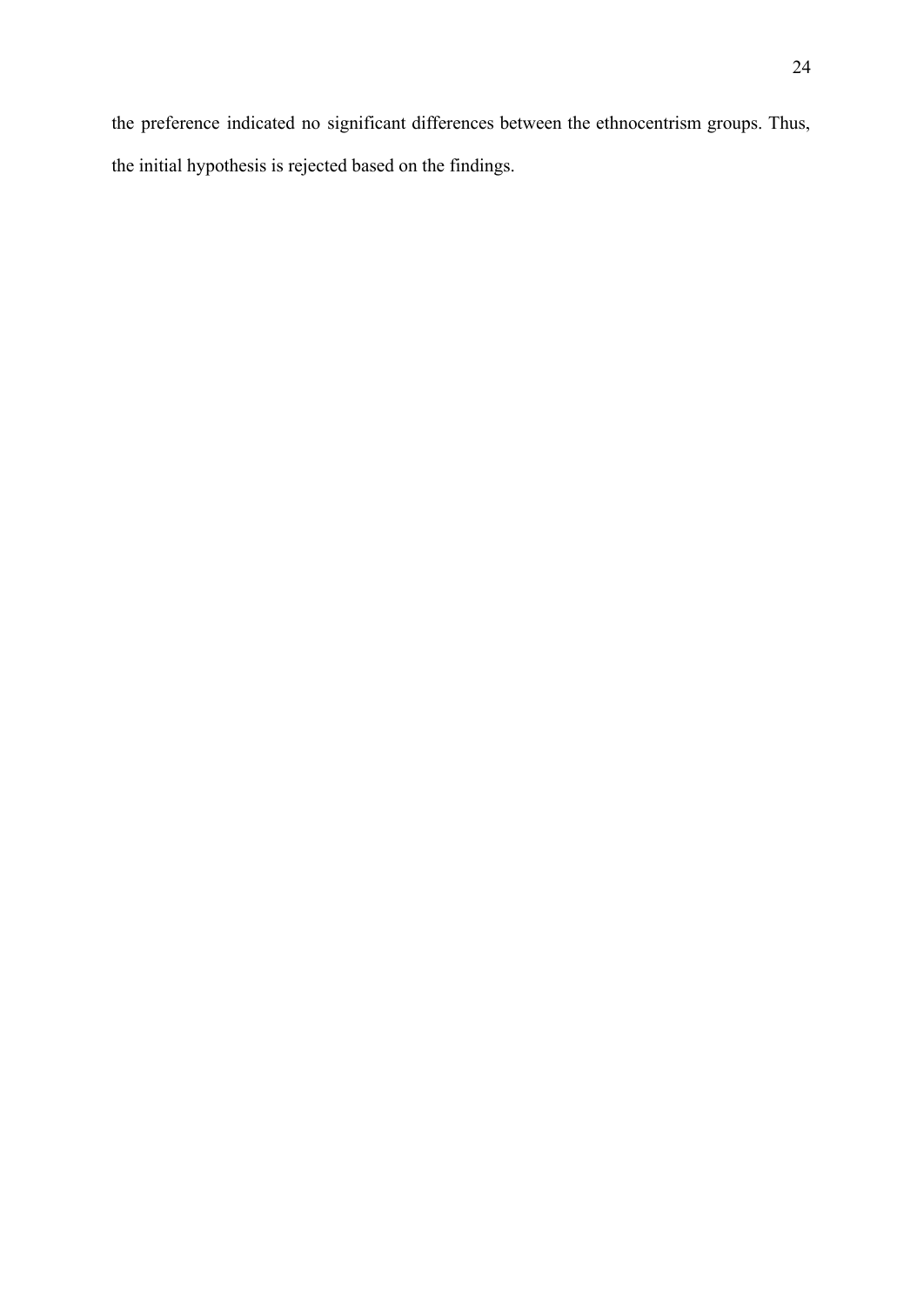#### **5. Discussion**

The results of this research found only a minor connection with previous studies. The results from both the Youtube analysis and the survey indeed showed an inclination towards Uncle Roger over his other persona. It was expected that the heavy Asian-like accent performed by Uncle Roger would play a role in his popularity. However, it found only a moderate degree of the accent and other elements contributing to it. It is however important to note that a number of participants mentioned that they enjoyed the stereotypical jokes and Uncle Roger's reactions, which also might indicate the accent and/or linguistic elements whether they were consciously aware of it or not. Moreover, previous studies suggest that people with a higher ethnocentric view tend to stigmatize other variations including accents. As such, it was expected that those with a higher ethnocentricity would favor stereotyped characters, such as Uncle Roger. However, the effect of ethnocentrism was inconclusive due to the lack of the number of participants with high ethnocentricity. It also needs to be taken into account that the participants do not represent the population as most were recruited via the student community and the expat community, and that the age distribution was uneven. For future research, it is recommended to ensure a representative sample and evenly distributed ethnocentrism groups.

#### **6. Conclusion**

In conclusion, this study set out to discover if characters with Asian-like accents in the comedy gain popularity due to reinforcing stereotypes of these accents being inferior and funny. To answer this, Youtube analysis and an online survey were carried out. While the study confirmed the greater popularity of Uncle Roger, the reasons for this, either the accent factor or others remained unclear. Also, the effect of ethnocentrism in perceiving the different personae of Nigel Ng was inconclusive.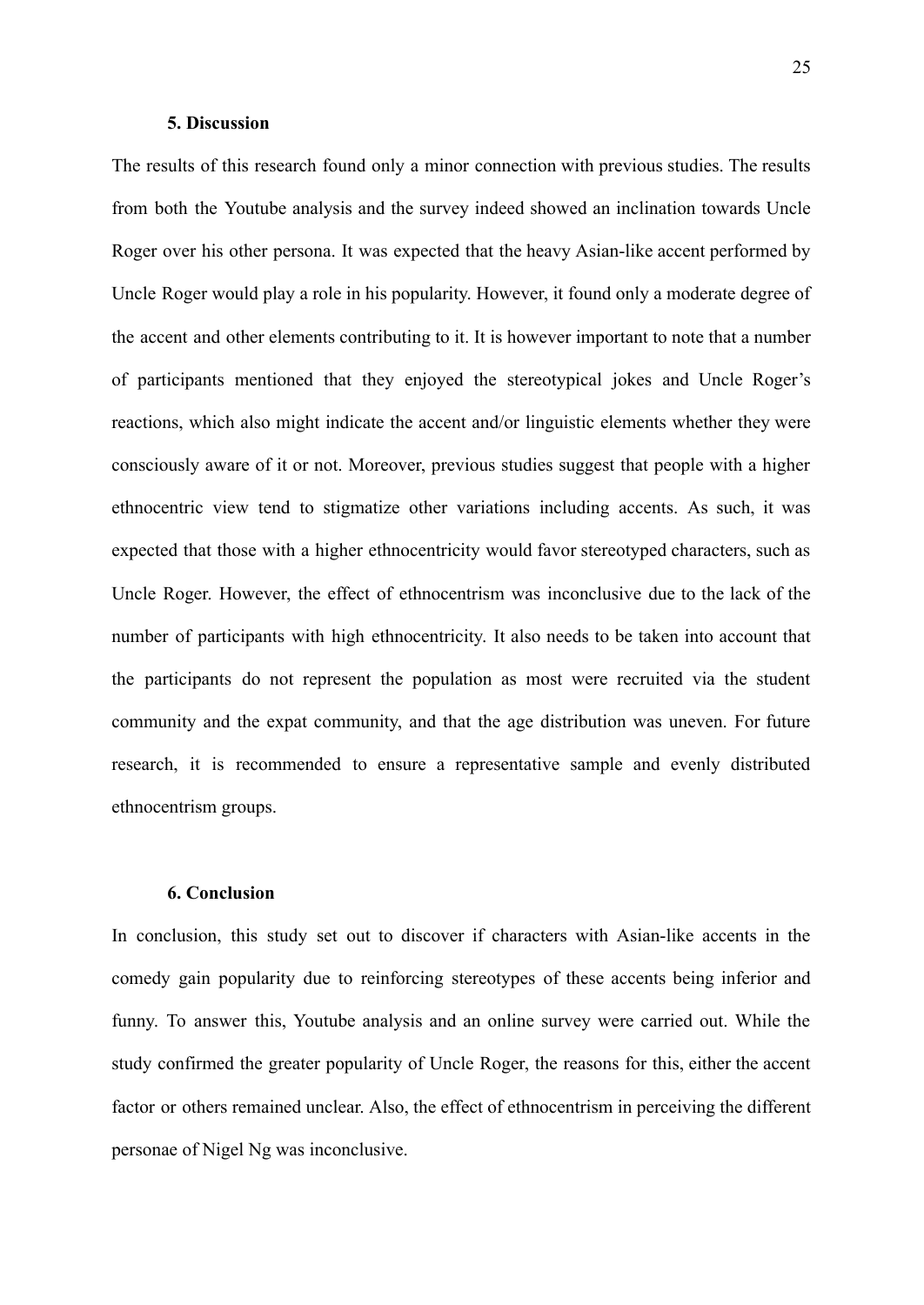#### **References**

Carmicheal, K. (2021, April 12). *How Does YouTube Count Views? We Break It Down*. Hubspot. https://blog.hubspot.com/marketing/how-does-youtube-count-views

Chakraborty, R. (2017). A Short Note on Accent–bias, Social Identity and Ethnocentrism. *Advances in Language and Literary Studies*, *8*(4), 57-64. https://dx.doi.org/10.7575/aiac.alls.v.8n.4p.57

- Davé, S. (2017). Racial Accents, Hollywood Casting, and Asian American Studies. *Cinema Journal, 56*(3), 142-147. <https://doi.org/10.1353/cj.2017.0030>
- Funk, M. (2020, February 04). *How Does YouTube Count Views?* tubics. <https://www.tubics.com/blog/what-counts-as-a-view-on-youtube/>
- Gagnon, A., & Bourhis, R. Y. (1996). Discrimination in the Minimal Group Paradigm: Social Identity or Self-Interest? *Personality and Social Psychology Bulletin*, *22*(12), 1289-1301. 10.1177/01461672962212009
- Hammond, R. A., & Axelrod, R. (2006). The Evolution of Ethnocentrism. *Journal of Conflict Resolution*, *50*(6), 926-936. 10.1177/0022002706293470
- Hogg, M. A., Abrams, D., Otten, S., & Hinkle, S. (2004). The Social Identity Perspective Intergroup Relations, Self-Conception, and Small Groups. *Small group research*, *35*(3), 246-276. 10.1177/1046496404263424
- Lindemann, S. (2005). Who speaks "broken English"? US undergraduates' perceptions of non-native English. *International Journal of Applied Linguistics*, *15*(2), 187-212. [https://doi-org.proxy.library.uu.nl/10.1111/j.1473-4192.2005.00087.x.](https://doi-org.proxy.library.uu.nl/10.1111/j.1473-4192.2005.00087.x)

Lippi-Green, R. (1997). *English with an accent: language, ideology, and discrimination in the United States*. New York: Routledge.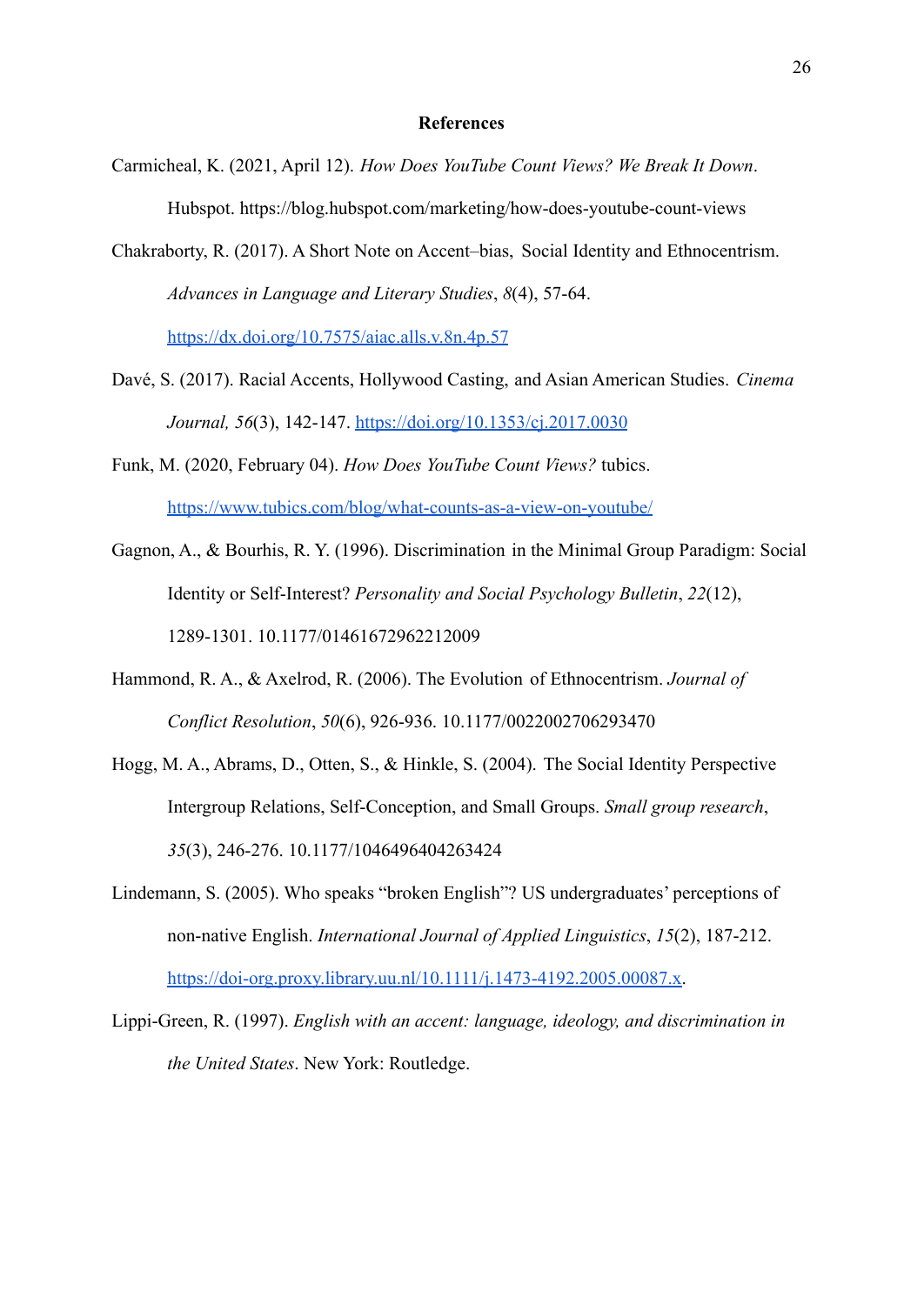- Melamedoff, M. (Director). (n.d.). *The Problem with Apu* [Film]. truTV. (Original work published 2017)
- Neuliep, J. W. (2002). Assessing the Reliability and Validity of the Generalized Ethnocentrism Scale, *Journal of Intercultural Communication Research, 31*, 201-215.
- Neuliep, J. W., & McCroskey, J. C.(1997).The development of a U. S. and generalized ethnocentrism scale. *Communication Research Reports, 14*, 385-398.
- Perreault, S., & Bourhis, R. Y. (1999). Ethnocentrism, Social Identification, and Discrimination. *Personality and Social Psychology Bulletin*, *25*(1), 92–103. <https://doi.org/10.1177/0146167299025001008>
- Rubin, D. L. (1992). Non Language Factors Affecting Undergraduate's Judgement of Nonnative English-Speaking Teaching Assistants. *Research in Higher Education*, *33*(4), 511-529.
- Rubin, D. L., & Smith, K. A. (1990). Effects of accent, ethnicity, and lecture topic on undergraduates' perceptions of nonnative English-speaking teaching assistants. *International Journal of Intercultural Relations*, *14*(3), 337-353.

[https://doi.org/10.1016/0147-1767\(90\)90019-S](https://doi.org/10.1016/0147-1767(90)90019-S)

Tajfel, H., & Turner, J. (1979). An integrative theory of intergroup conflict. *Organizational identity: A reader*, 33-47.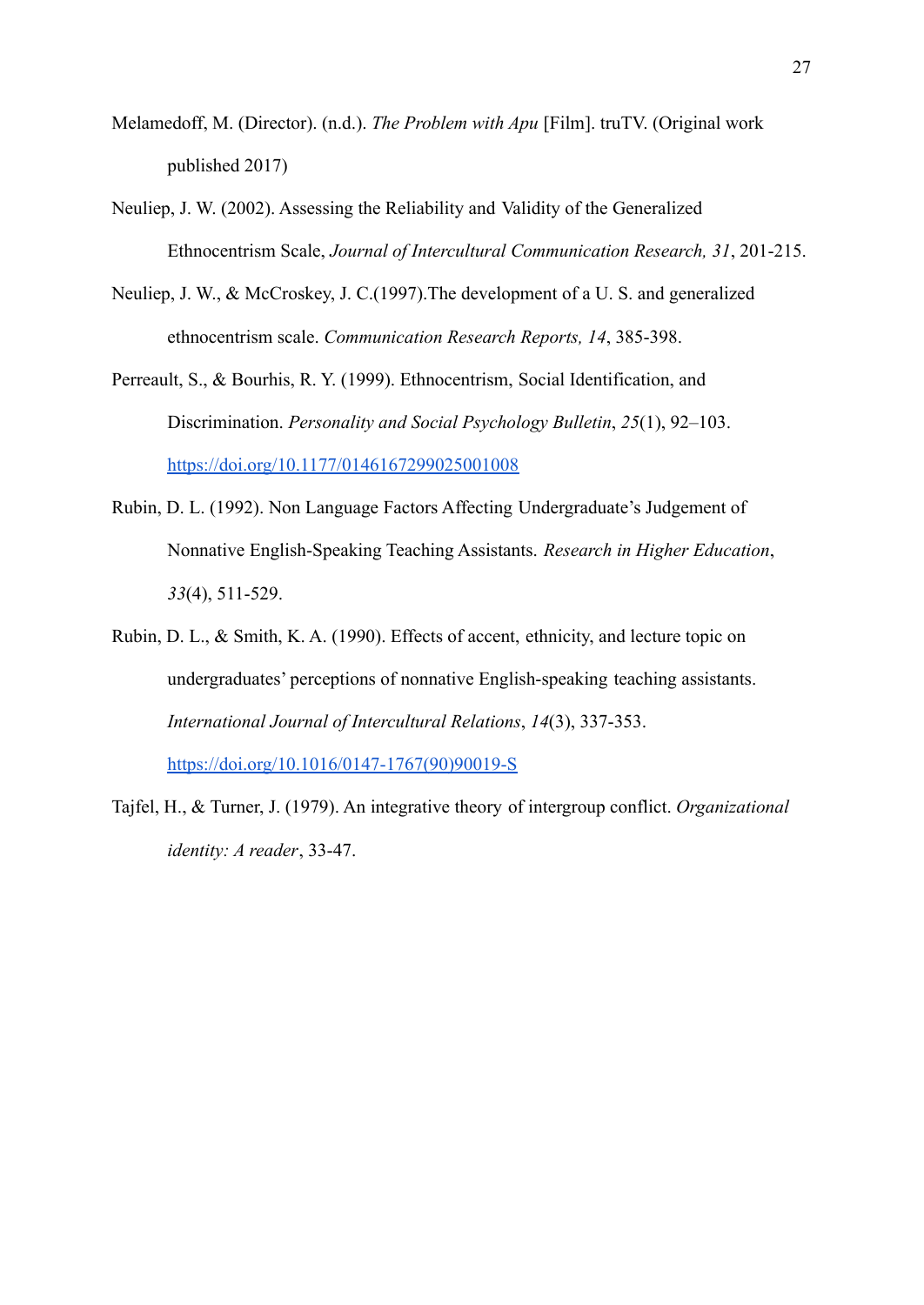## **Appendices**

## *Appendix A: Online Survey*

Q1. Hello! I am Minjee from Utrecht University. In this survey, you will be watching two fun videos and answer some questions about them. The survey will take about 10 minutes.

Please rest assured that your responses to this survey are completely anonymous.

I would love to hear from you as your perspective on this matter will give me valuable insight for my research!

Please note that in order for your unbiased judgement, the purpose of this survey is not written here. After you've completed the survey, if you would like to know more about this research, please email me at:

#### [m.j.kim1@students.uu.nl](mailto:m.j.kim1@students.uu.nl)

Q2. I agree to participate in the survey voluntarily. By submitting this survey I consent to the data I provide to be used anonymously. I understand that I can withdraw from the study at any time, without any penalty or consequences.

o Yes

Q3. What is your primary nationality?

Q4. What is your gender?

o Male

o Female

o Non-binary / third gender

o Prefer not to say

Q5. What is your age group?

 $018 - 24$ o 25 - 34

o 35-44

 $0.45 - 54$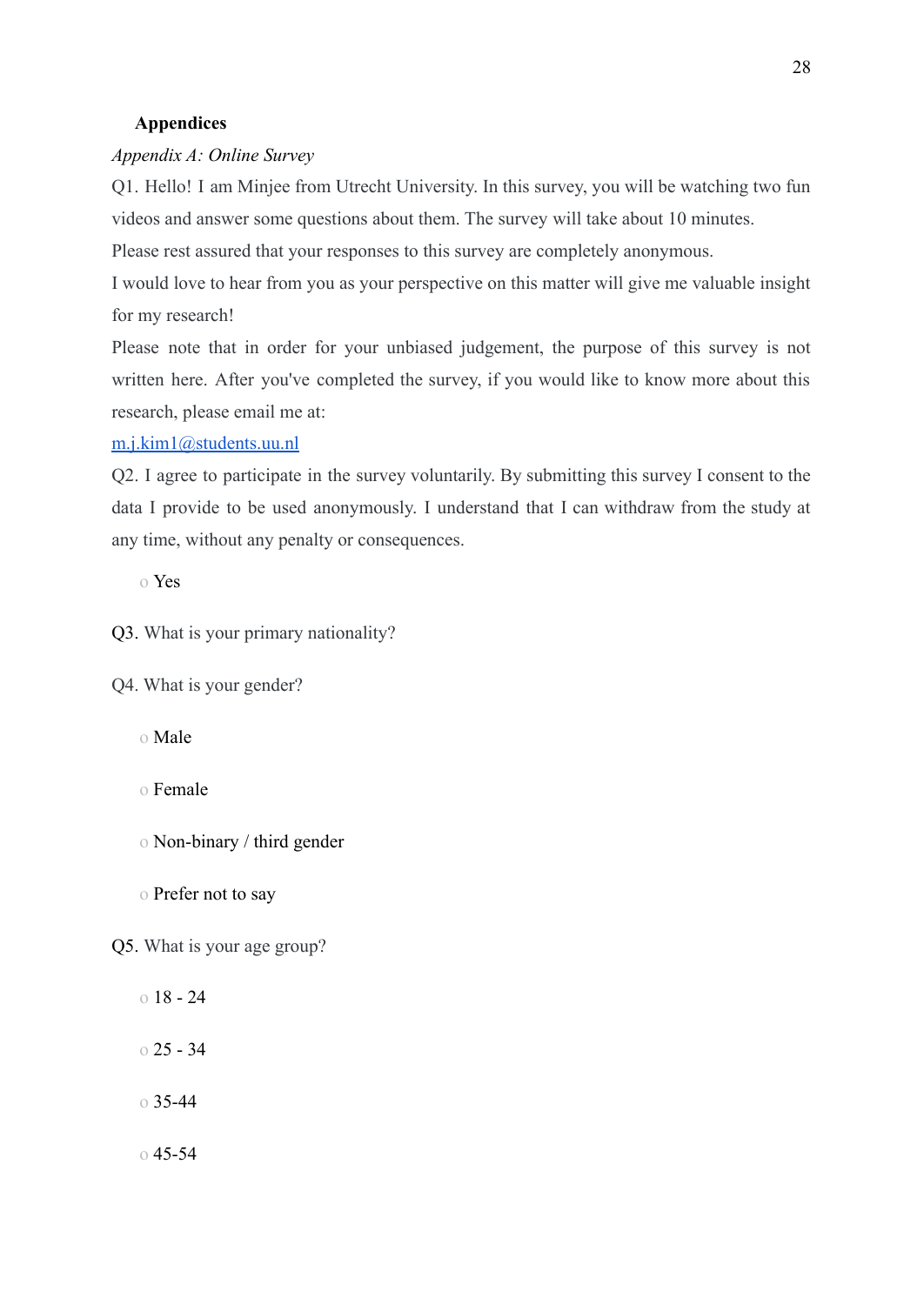o 55 or more

Q6. How many languages do you speak fluently?

o 1

 $02 - 3$ 

o 4 - 5

o 5 or more

Q7. What is the level of your English?

- o elementary/limited
- o intermediate/advanced
- o fluent/(near) native

Q8. Now the fun part begins! Please watch the following videos of the comedian, Nigel Ng. Please watch the first 3-4 minutes of each video. If you'd like, you can watch them till the end. After watching, please rate each video. Enjoy!

Q9. This is a video of Nigel as Uncle Roger. Enjoy!

Q10. How funny was the video?

- o like a great deal
- o like somewhat
- o neither like nor dislike
- o dislike somewhat
- o dislike a great deal

Q11. This is a stand-up comedy show by Nigel Ng. Enjoy!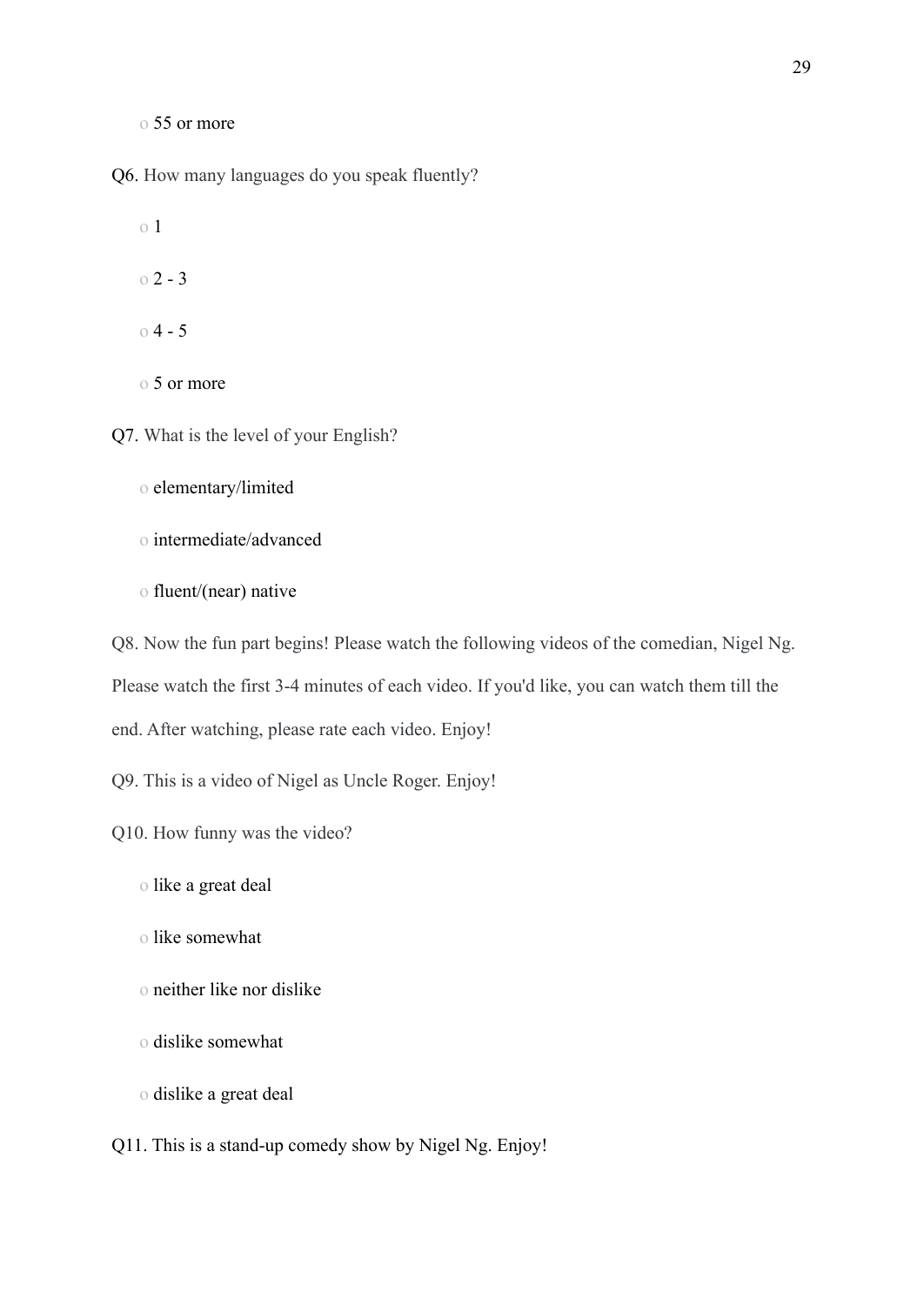Q12. How funny was the video?

- o like a great deal
- o like somewhat
- o neither like nor dislike
- o dislike somewhat
- o dislike a great deal
- Q13. Which of the two video did you find funnier?
	- o The stand-up comedy
	- o The one about egg fried rice
	- o both were equally funny
- Q14. It is funnier because of the outfit.
	- o strongly agree
	- o somewhat agree
	- o neither agree nor disagree
	- o somewhat disagree
	- o strongly disagree
- Q15. It is funnier because of the accent.
	- o strongly agree
	- o somewhat agree
	- o neither agree nor disagree
	- o somewhat disagree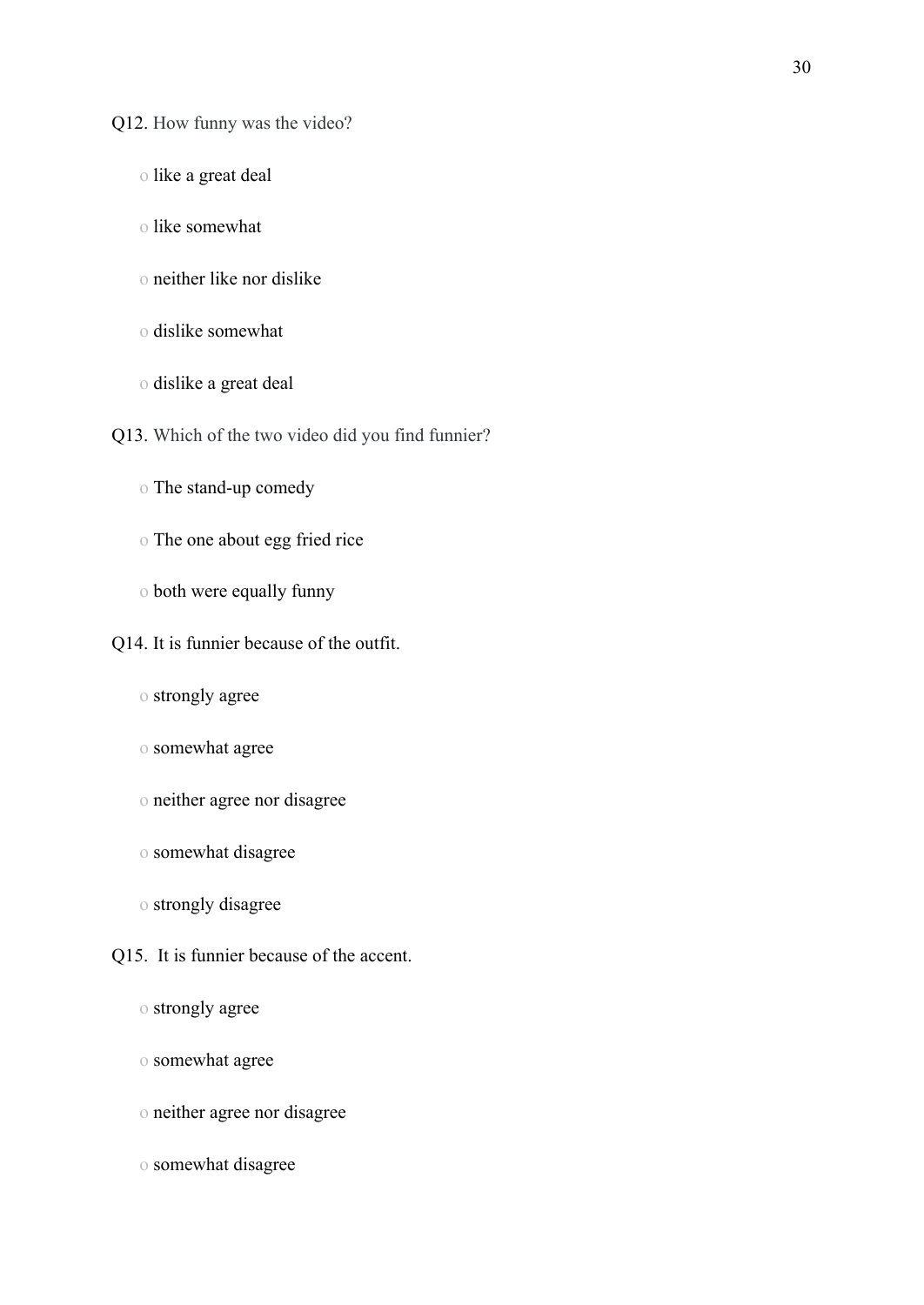o strongly disagree

Q16. It is funnier because the accent suits his appearance.

o strongly agree

o somewhat agree

o neither agree nor disagree

o somewhat disagree

o strongly disagree

Q17. It is funnier because of his posture.

o strongly agree

o somewhat agree

o neither agree nor disagree

o somewhat disagree

o strongly disagree

Q18. It is funnier because it is a fake persona.

o strongly agree

o somewhat agree

o neither agree nor disagree

o somewhat disagree

o strongly disagree

Q19. If there are other factors that made it funnier, please mention below.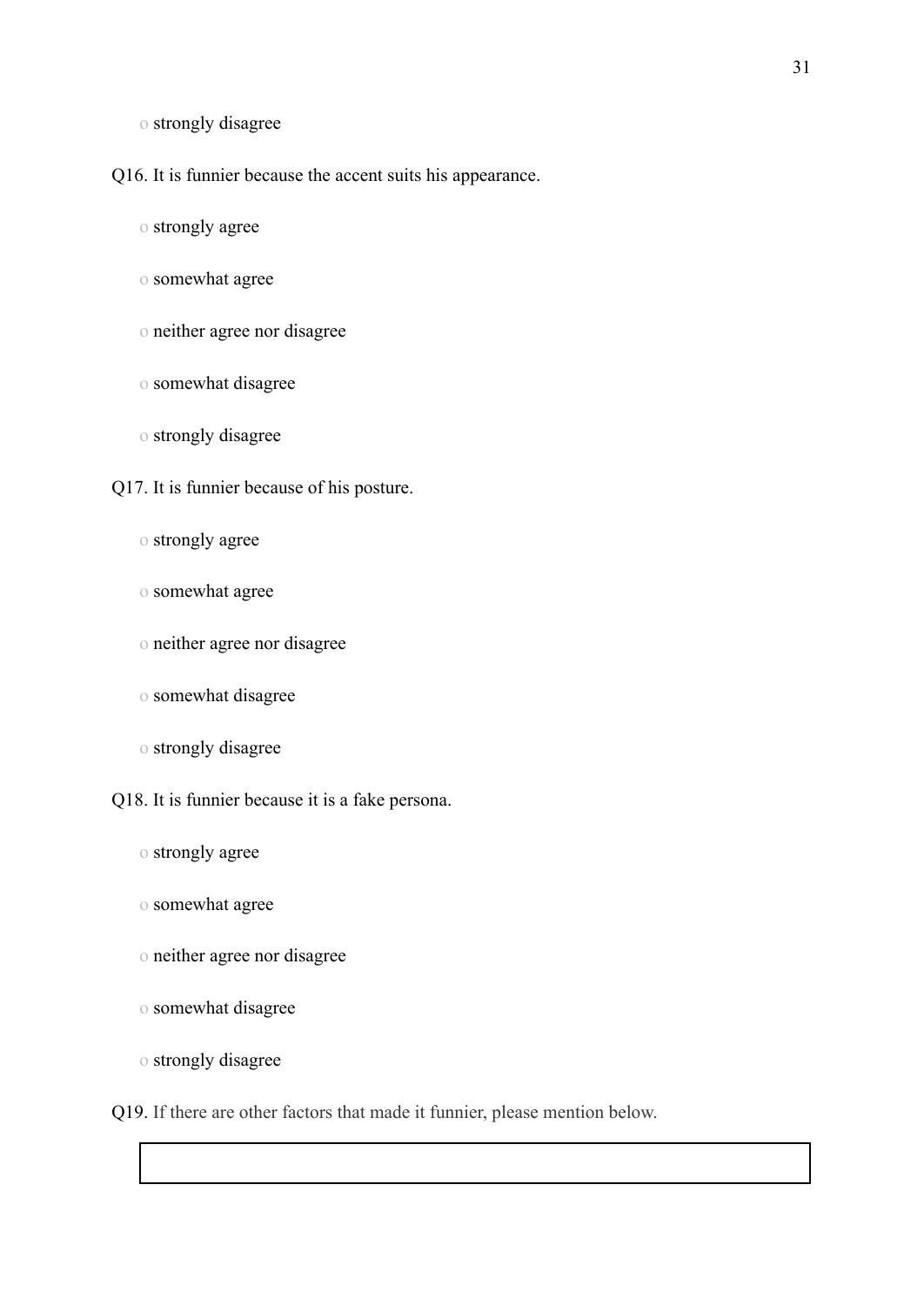Q20. This section consists of 24 statements concerning your feelings about your culture and other cultures. They do not concern the videos you watched. Please answer them honestly and do not think about them for too long. Work quickly and record your first response.

Q21. Most other cultures are backward compared with my culture.

o strongly agree

- o somewhat agree
- o neither agree nor disagree
- o somewhat disagree
- o strongly disagree
- Q22. People in other cultures have a better lifestyle than we do in my culture.
	- o strongly agree
	- o somewhat agree
	- o neither agree nor disagree
	- o somewhat disagree
	- o strongly disagree
- Q23. Most people would be happier if they didn't live like people do in my culture.
	- o strongly agree
	- o somewhat agree
	- o neither agree nor disagree
	- o somewhat disagree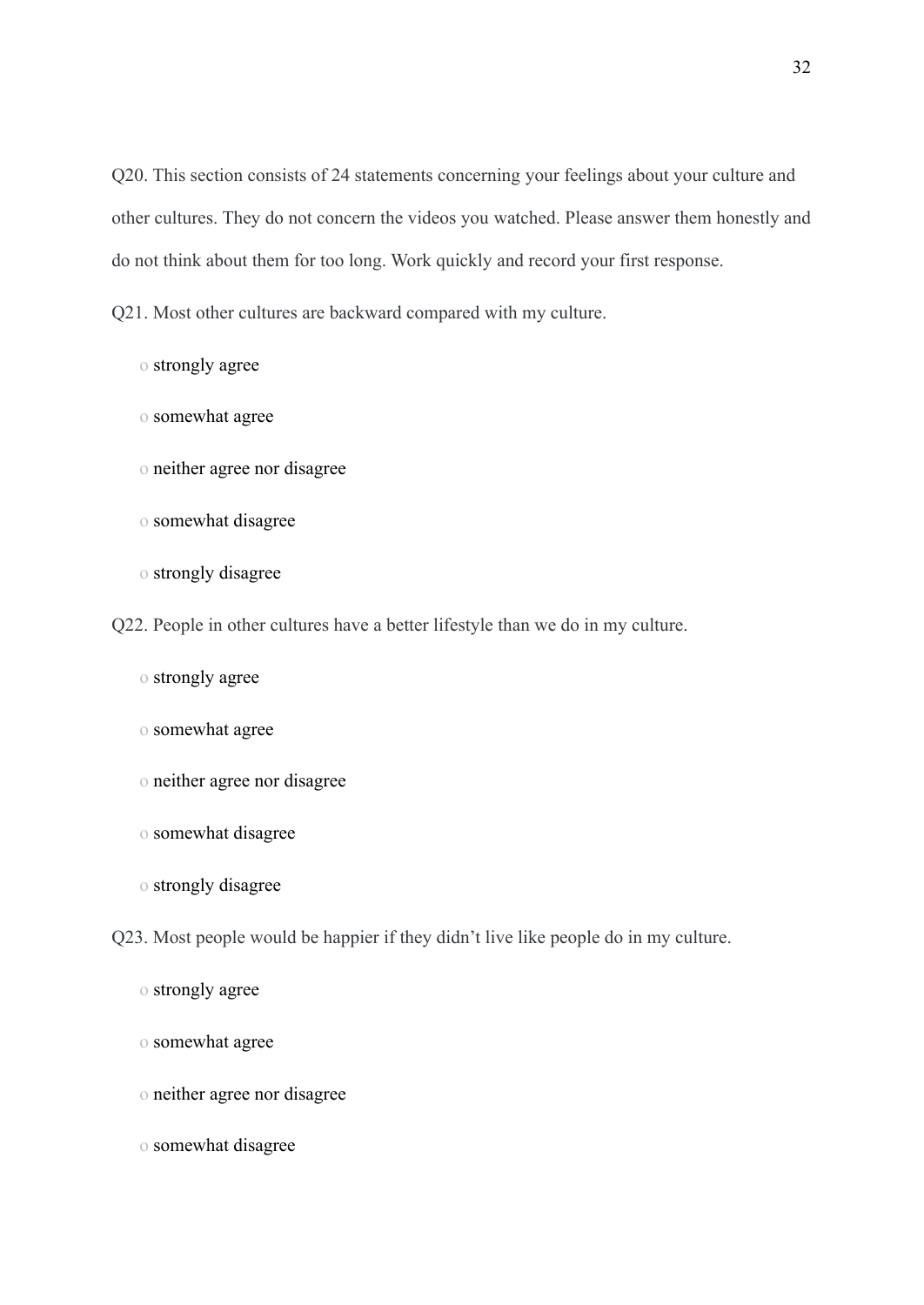o strongly disagree

Q24. My culture should be the role model for other cultures.

o strongly agree

- o somewhat agree
- o neither agree nor disagree
- o somewhat disagree
- o strongly disagree

Q25. Lifestyles in other cultures are just as valid as those in my culture.

- o strongly agree
- o somewhat agree
- o neither agree nor disagree
- o somewhat disagree
- o strongly disagree

Q26. Other cultures should try to be more like my culture.

- o strongly agree
- o somewhat agree
- o neither agree nor disagree
- o somewhat disagree
- o strongly disagree

Q27. I'm not interested in the values and customs of other cultures.

o strongly agree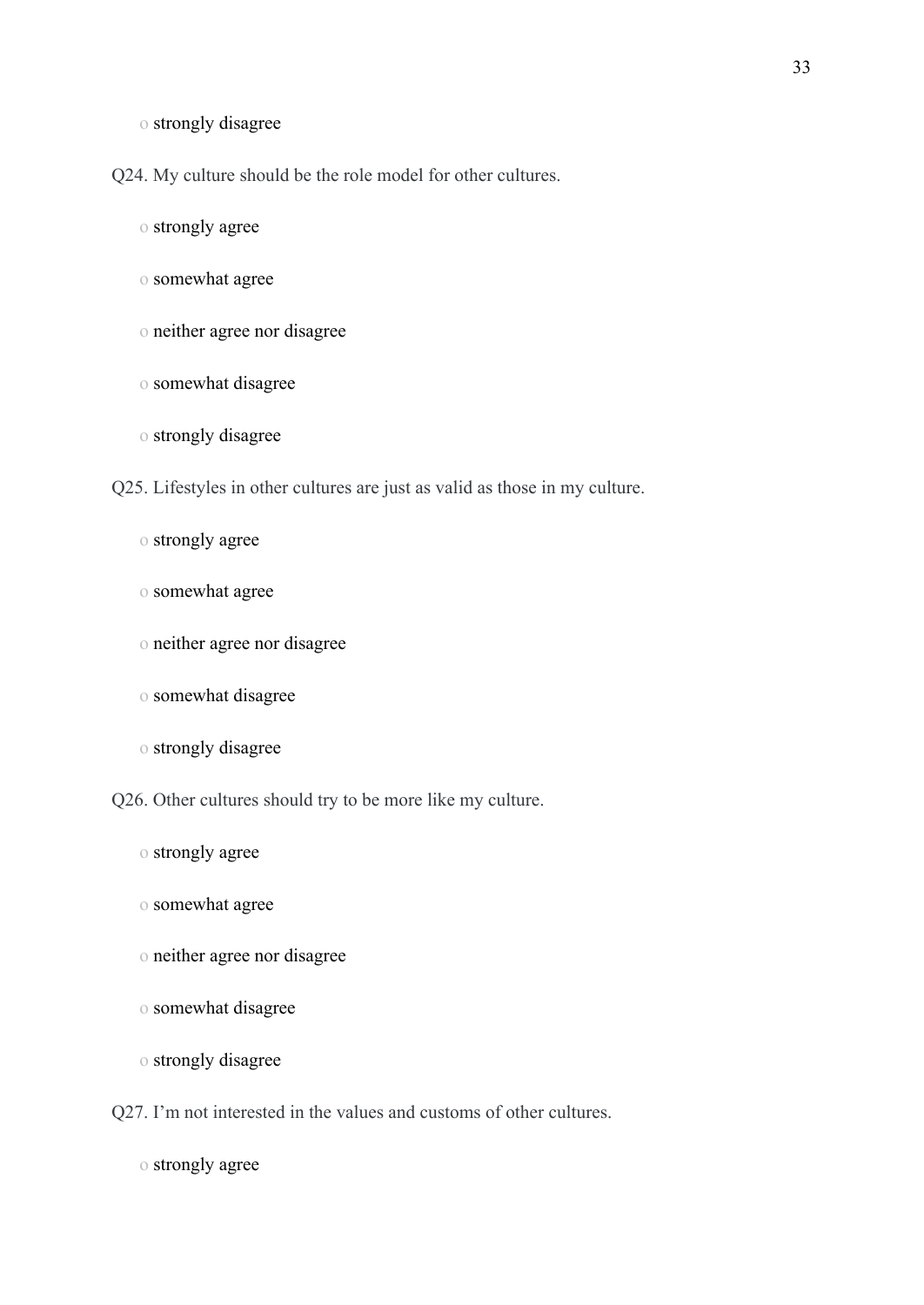o somewhat agree

- o neither agree nor disagree
- o somewhat disagree
- o strongly disagree

Q28. It is not wise for other cultures to look up to my culture.

- o strongly agree
- o somewhat agree
- o neither agree nor disagree
- o somewhat disagree
- o strongly disagree
- Q29. People in my culture could learn a lot from people in other cultures.
	- o strongly agree
	- o somewhat agree
	- o neither agree nor disagree
	- o somewhat disagree
	- o strongly disagree
- Q30. Most people from other cultures just don't know what's good for them.

- o strongly agree
- o somewhat agree
- o neither agree nor disagree
- o somewhat disagree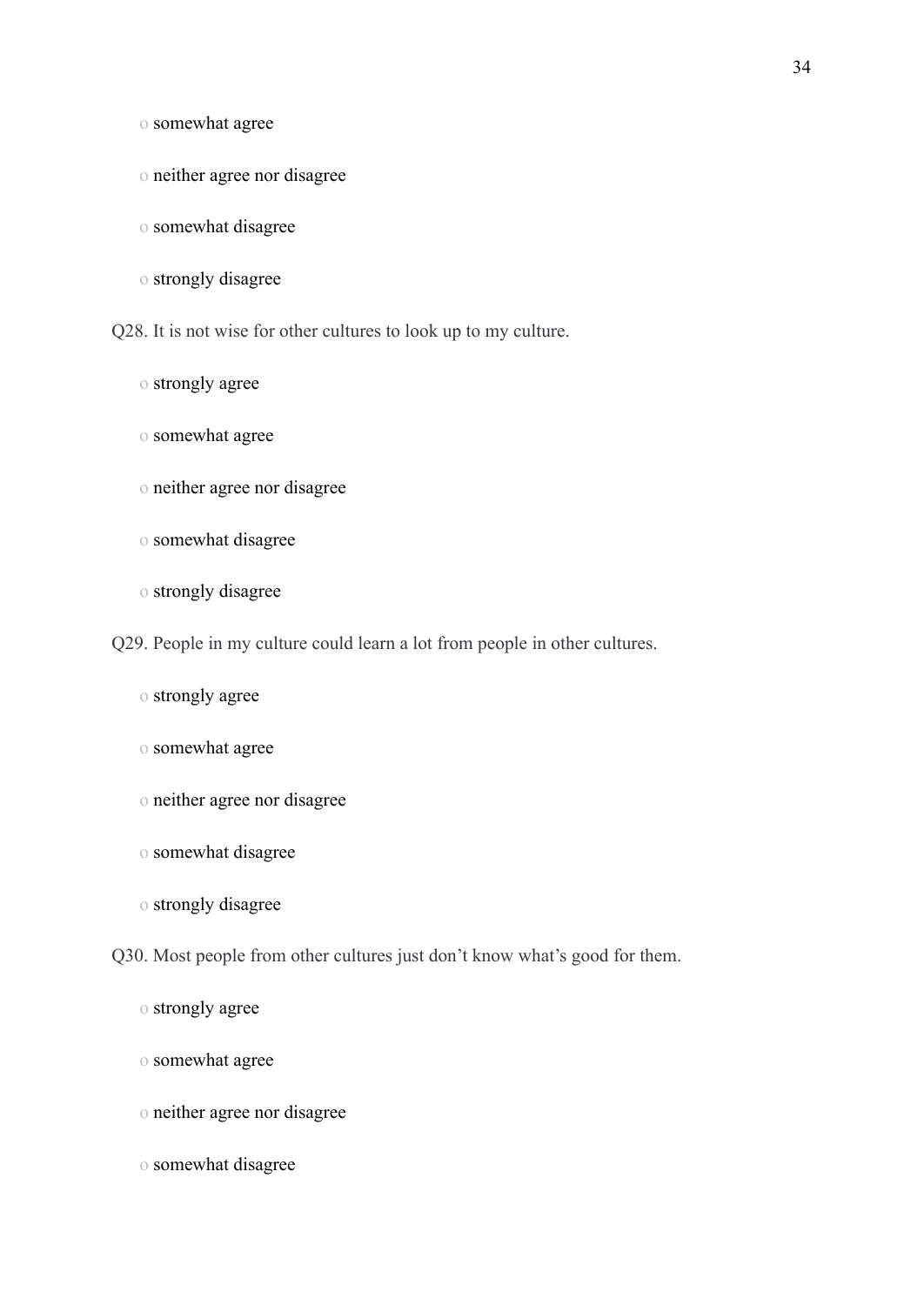o strongly disagree

Q31. People from my culture act strange and unusual when they go into other cultures.

o strongly agree

- o somewhat agree
- o neither agree nor disagree
- o somewhat disagree
- o strongly disagree

Q32. I have little respect for the values and customs of other cultures.

- o strongly agree
- o somewhat agree
- o neither agree nor disagree
- o somewhat disagree
- o strongly disagree

Q33. Most people would be happier if they lived like people in my culture.

- o strongly agree
- o somewhat agree
- o neither agree nor disagree
- o somewhat disagree
- o strongly disagree
- Q34. People in my culture have just about the best lifestyles of anywhere.

o strongly agree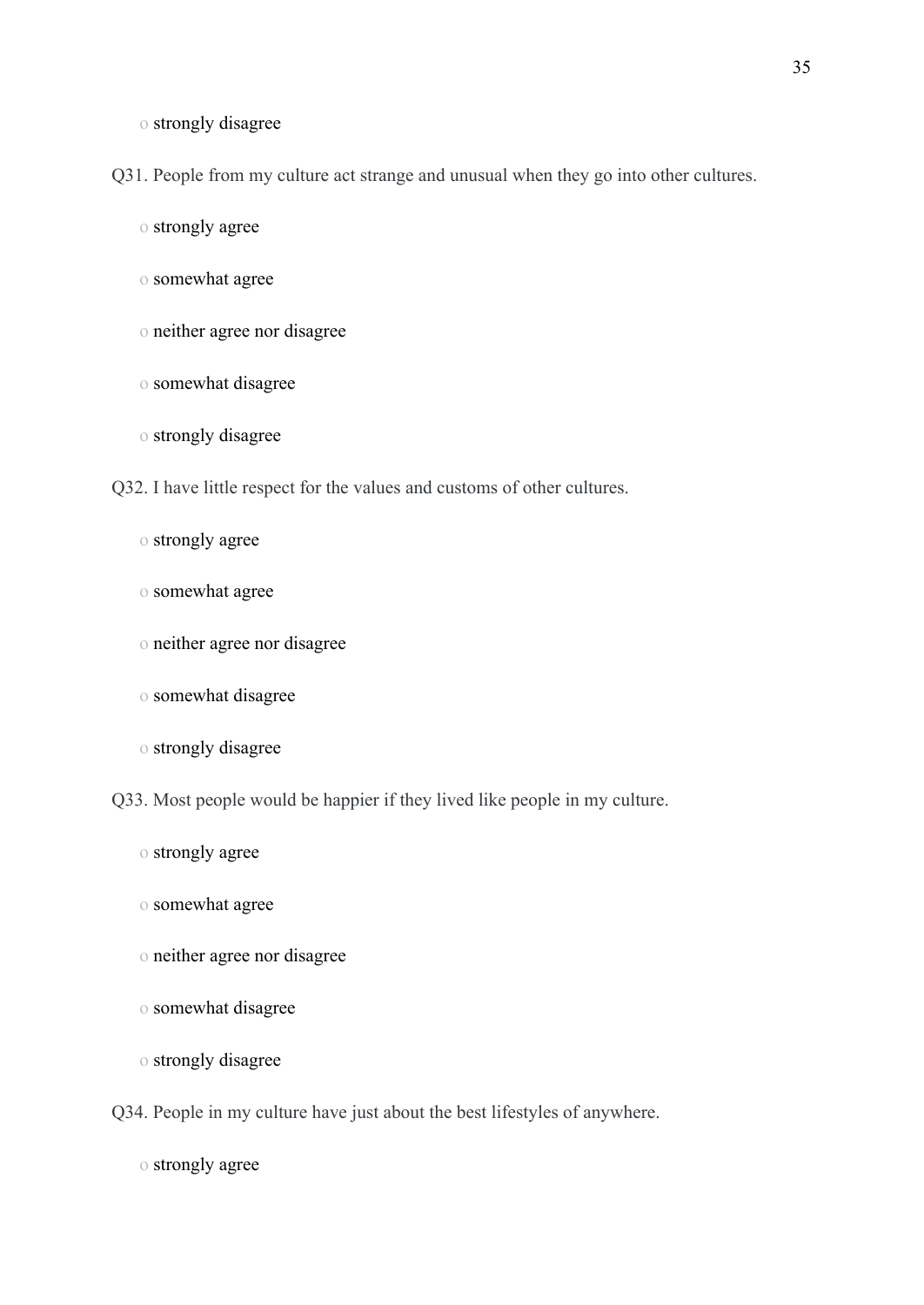o somewhat agree

- o neither agree nor disagree
- o somewhat disagree
- o strongly disagree

Q35. My culture is backward compared with most other cultures.

- o strongly agree
- o somewhat agree
- o neither agree nor disagree
- o somewhat disagree
- o strongly disagree
- Q36. My culture is a poor role model for other cultures.
	- o strongly agree
	- o somewhat agree
	- o neither agree nor disagree
	- o somewhat disagree
	- o strongly disagree
- Q37. Lifestyles in other cultures are not as valid as those in my culture.
	-
	- o strongly agree
	- o somewhat agree
	- o neither agree nor disagree
	- o somewhat disagree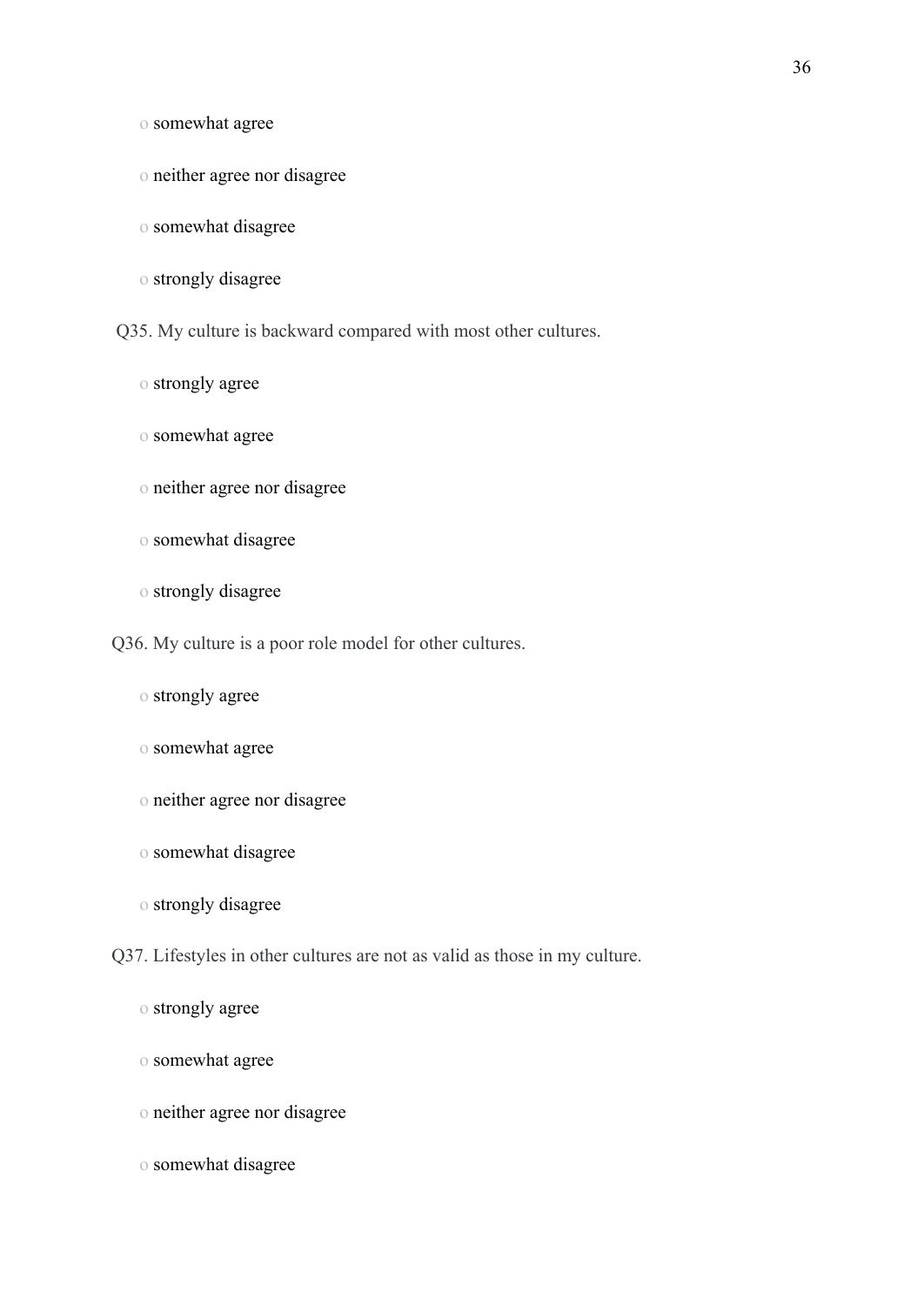o strongly disagree

Q38. My culture should try to be more like other cultures.

o strongly agree

- o somewhat agree
- o neither agree nor disagree
- o somewhat disagree
- o strongly disagree

Q39. I'm very interested in the values and customs of other cultures.

- o strongly agree
- o somewhat agree
- o neither agree nor disagree
- o somewhat disagree
- o strongly disagree

Q40. Most people in my culture just don't know what is good for them.

- o strongly agree
- o somewhat agree
- o neither agree nor disagree
- o somewhat disagree
- o strongly disagree
- Q41. People in other cultures could learn a lot from people in my culture.

o strongly agree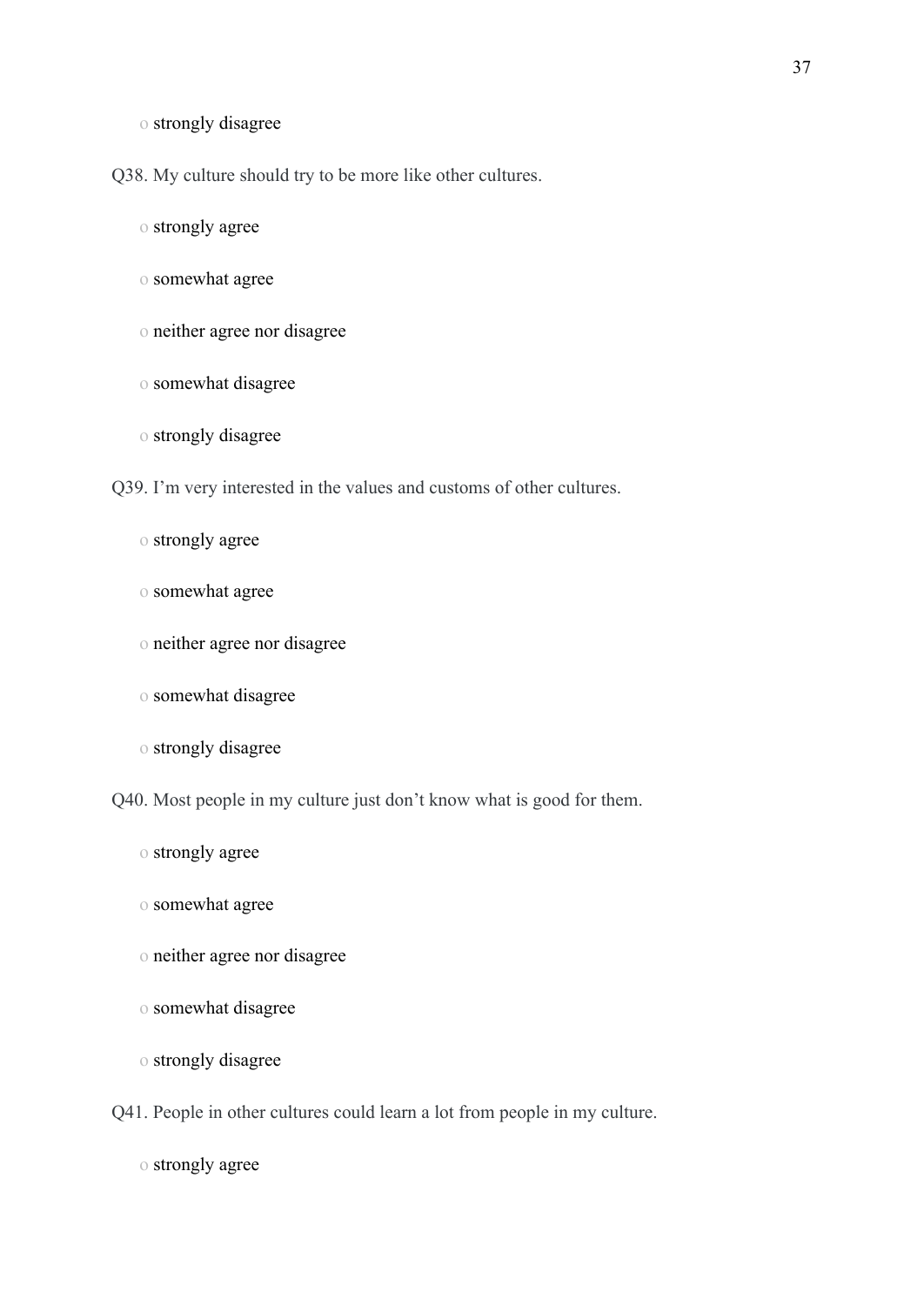o somewhat agree

- o neither agree nor disagree
- o somewhat disagree
- o strongly disagree

Q42. Other cultures are smart to look to my culture.

- o strongly agree
- o somewhat agree
- o neither agree nor disagree
- o somewhat disagree
- o strongly disagree
- Q43. I respect the values and customs of other cultures.
	- o strongly agree
	- o somewhat agree
	- o neither agree nor disagree
	- o somewhat disagree
	- o strongly disagree

Q44. People from other cultures act strange and unusual when they come into my culture.

- o strongly agree
- o somewhat agree
- o neither agree nor disagree
- o somewhat disagree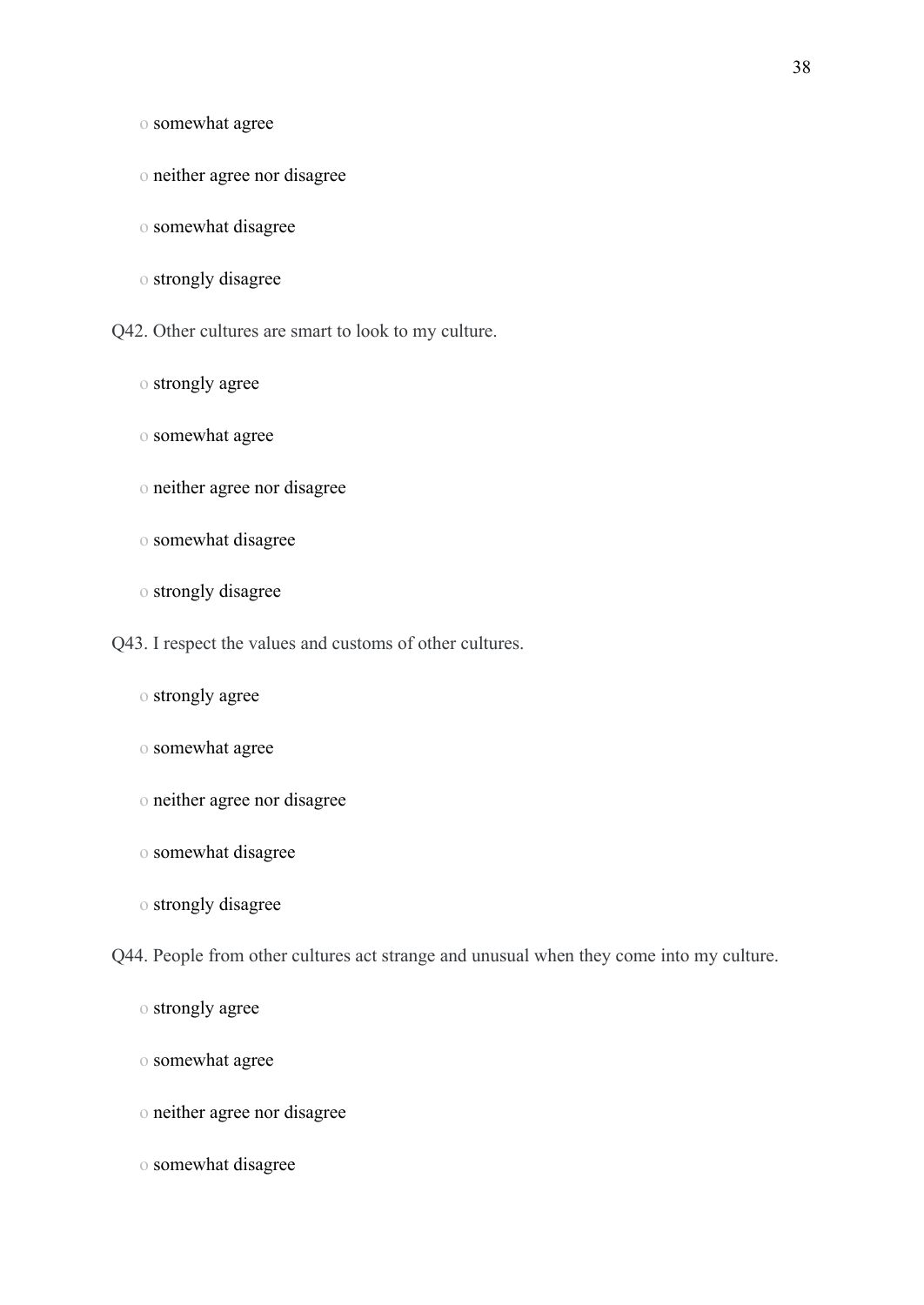# o strongly disagree

We thank you for your time spent taking this survey. Your response has been recorded.